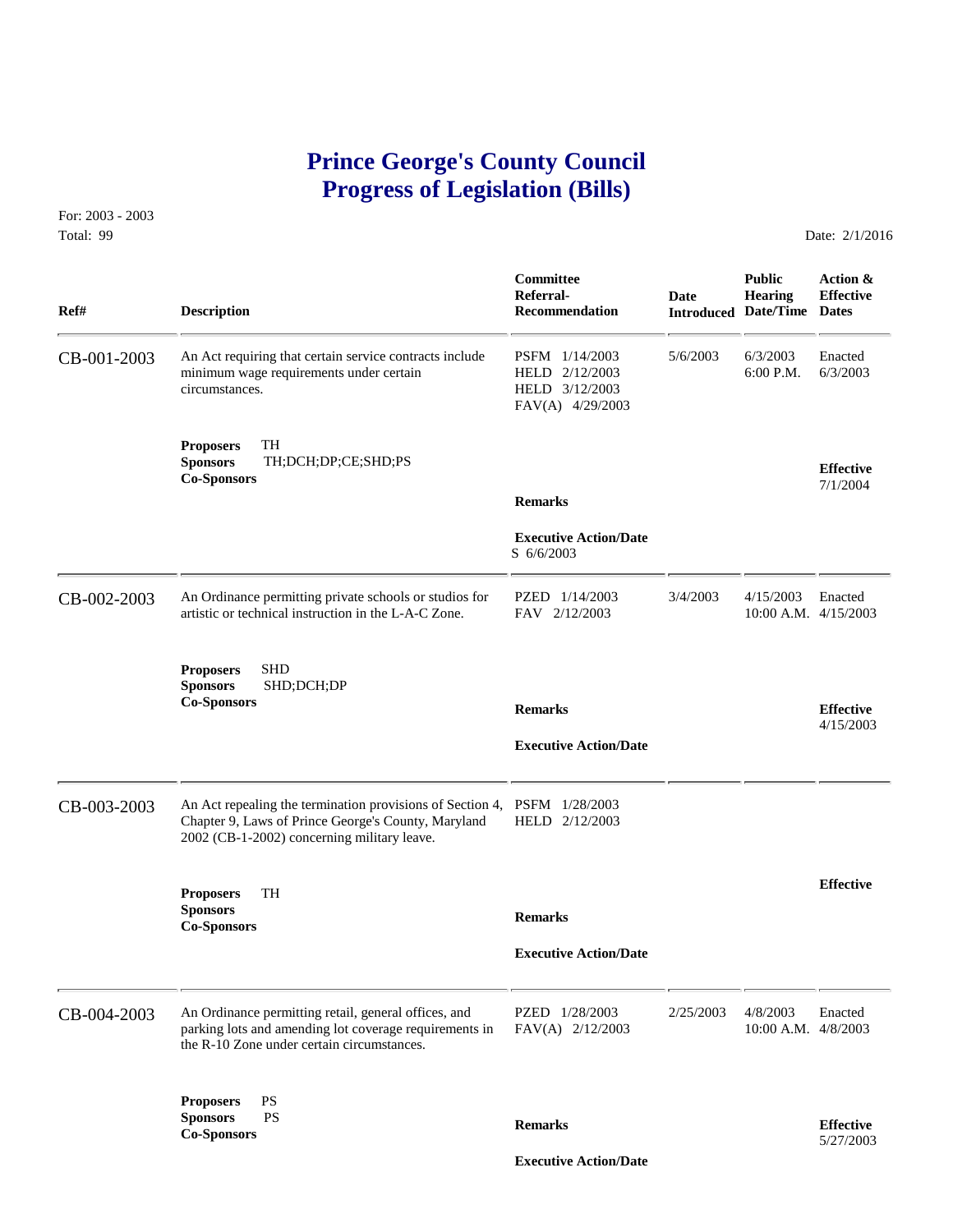| Ref#        | <b>Description</b>                                                                                                                                                                                                                                                                          | Committee<br>Referral-<br><b>Recommendation</b>                                                                             | Date<br><b>Introduced</b> | <b>Public</b><br><b>Hearing</b><br>Date/Time | Action &<br><b>Effective</b><br><b>Dates</b> |
|-------------|---------------------------------------------------------------------------------------------------------------------------------------------------------------------------------------------------------------------------------------------------------------------------------------------|-----------------------------------------------------------------------------------------------------------------------------|---------------------------|----------------------------------------------|----------------------------------------------|
| CB-005-2003 | An Act making certain amendments to the County Code<br>To conform to amendments to the County Charter<br>Approved at the 2002 General Election.                                                                                                                                             | PSFM 1/28/2003<br>FAV 2/12/2003                                                                                             | 2/25/2003                 | 3/18/2003<br>10:00 A.M. 3/18/2003            | Enacted                                      |
|             | <b>PS</b><br><b>Proposers</b><br><b>PS</b><br><b>Sponsors</b><br><b>Co-Sponsors</b>                                                                                                                                                                                                         | <b>Remarks</b><br><b>Executive Action/Date</b><br>S 4/8/2003                                                                |                           |                                              | <b>Effective</b><br>5/27/2003                |
| CB-006-2003 | An Act making technical amendments to the County Code PSFM 1/28/2003<br>to conform to amendments to the County Charter<br>Approved at the 2002 General Election.                                                                                                                            | FAV(A) 2/12/2003                                                                                                            | 2/25/2003                 | 3/18/2003<br>10:00 A.M. 3/18/2003            | Enacted                                      |
|             | <b>PS</b><br><b>Proposers</b><br><b>PS</b><br><b>Sponsors</b><br><b>Co-Sponsors</b>                                                                                                                                                                                                         | <b>Remarks</b><br><b>Executive Action/Date</b><br>S 4/8/2003                                                                |                           |                                              | <b>Effective</b><br>5/27/2003                |
| CB-007-2003 | An Act making amendments to provisions of the County<br>Code regarding special elections to fill a vacancy on the<br>County Council and compensation of the County Council<br>and County Executive to conform to amendments to the<br>County Charter approved at the 2002 General Election. | PSFM 1/28/2003<br>FAV 2/12/2003                                                                                             | 2/25/2003                 | 3/18/2003<br>10:00 A.M. 3/18/2003            | Enacted                                      |
|             | <b>PS</b><br><b>Proposers</b><br><b>PS</b><br><b>Sponsors</b><br><b>Co-Sponsors</b>                                                                                                                                                                                                         | <b>Remarks</b><br><b>Executive Action/Date</b><br>S 4/8/2003                                                                |                           |                                              | <b>Effective</b><br>5/27/2003                |
| CB-008-2003 | An Ordinance defining Class 3 fills requiring a special<br>exception for Class 3 fills in all zones where they are<br>permitted and providing a limitation on grading permit<br>renewals for Class 3 fills.                                                                                 | PZED 1/28/2003<br>HELD 2/12/2003<br>HELD 2/26/2003<br>HELD 3/12/2003<br>HELD 3/19/2003<br>FAV(A) 3/26/2003<br>HELD 7/1/2003 | 4/8/2003                  | 5/20/2003<br>10:00 A.M. 5/20/2003            | Recommit<br>Enacted<br>9/30/2003             |
|             | <b>SHD</b><br><b>Proposers</b><br>SHD;PS;CE;DCH<br><b>Sponsors</b><br><b>Co-Sponsors</b>                                                                                                                                                                                                    | HELD 7/23/2003<br>FAV 9/24/2003                                                                                             |                           |                                              | <b>Effective</b><br>9/30/2003                |
|             |                                                                                                                                                                                                                                                                                             | <b>Remarks</b>                                                                                                              |                           |                                              |                                              |
|             |                                                                                                                                                                                                                                                                                             | <b>Executive Action/Date</b>                                                                                                |                           |                                              |                                              |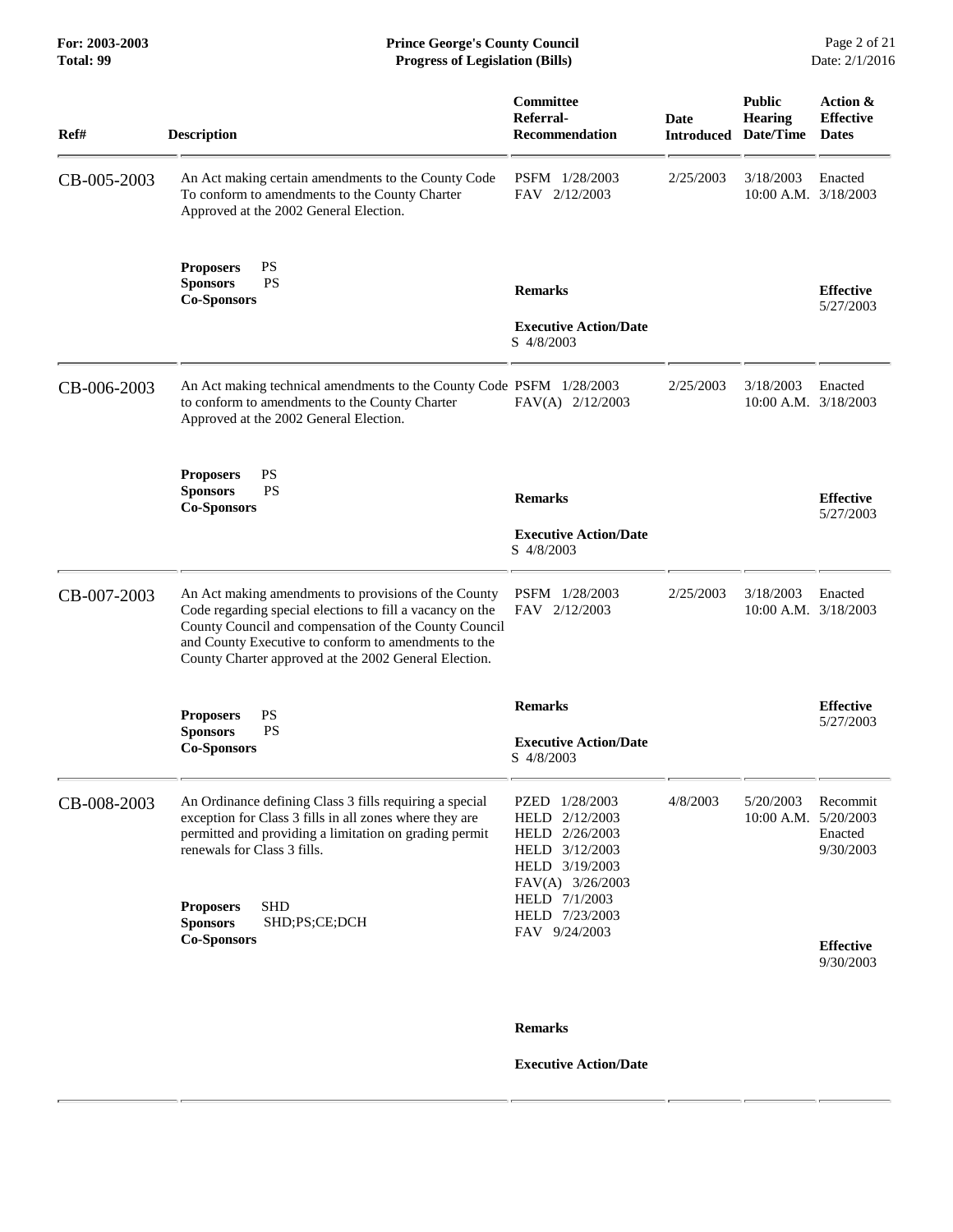| Ref#<br>CB-009-2003 | <b>Description</b><br>An Ordinance permitting reducing/exercise salons or<br>health clubs in the E-I-A Zone.                                                                                                                                                                                                                       | Committee<br>Referral-<br><b>Recommendation</b><br>PZED 2/4/2003<br>FAV 2/12/2003 | <b>Date</b><br><b>Introduced</b><br>2/25/2003 | <b>Public</b><br><b>Hearing</b><br>Date/Time<br>4/8/2003<br>10:00 A.M. 4/8/2003 | Action &<br><b>Effective</b><br><b>Dates</b><br>Enacted |
|---------------------|------------------------------------------------------------------------------------------------------------------------------------------------------------------------------------------------------------------------------------------------------------------------------------------------------------------------------------|-----------------------------------------------------------------------------------|-----------------------------------------------|---------------------------------------------------------------------------------|---------------------------------------------------------|
|                     | TK<br><b>Proposers</b><br><b>Sponsors</b><br>TK<br><b>Co-Sponsors</b>                                                                                                                                                                                                                                                              | <b>Remarks</b><br><b>Executive Action/Date</b>                                    |                                               |                                                                                 | <b>Effective</b><br>4/8/2003                            |
| CB-010-2003         | An Ordinance modifying the requirements for eating or<br>drinking establishments in the I-3 Zone.                                                                                                                                                                                                                                  | PZED 2/25/2003<br>FAV(A) 3/12/2003                                                | 3/25/2003                                     | 5/6/2003<br>10:00 A.M. 5/6/2003                                                 | Enacted                                                 |
|                     | <b>SHD</b><br><b>Proposers</b><br><b>Sponsors</b><br><b>SHD</b><br><b>Co-Sponsors</b>                                                                                                                                                                                                                                              | <b>Remarks</b><br><b>Executive Action/Date</b>                                    |                                               |                                                                                 | <b>Effective</b><br>6/23/2003                           |
| CB-011-2003         | An Ordinance allowing department or variety stores in the PZED 2/25/2003<br>I-3 Zone, under certain circumstances.                                                                                                                                                                                                                 | FAV(A) 3/12/2003                                                                  | 3/25/2003                                     | 5/6/2003<br>10:00 A.M. 5/6/2003                                                 | Enacted                                                 |
|                     | <b>SHD</b><br><b>Proposers</b><br><b>SHD</b><br><b>Sponsors</b><br><b>Co-Sponsors</b>                                                                                                                                                                                                                                              | <b>Remarks</b><br><b>Executive Action/Date</b>                                    |                                               |                                                                                 | <b>Effective</b><br>6/23/2003                           |
| CB-012-2003         | An Ordinance requiring applicants to send informational<br>mailings to civic associations, municipalities and<br>adjoining property owners, and prior parties of record at<br>least 30 days before filing applications, requiring civic<br>associations to register before they are eligible to receive<br>informational mailings. | PZED 2/25/2003<br>FAV(A) 3/12/2003                                                | 3/25/2003                                     | 5/6/2003<br>10:00 A.M. 5/6/2003                                                 | Enacted                                                 |
|                     |                                                                                                                                                                                                                                                                                                                                    | <b>Remarks</b>                                                                    |                                               |                                                                                 | <b>Effective</b>                                        |
|                     | <b>Proposers</b><br>SHD;TK<br>SHD;TK;PS;TD;CE;DCH;DP<br><b>Sponsors</b><br><b>Co-Sponsors</b>                                                                                                                                                                                                                                      | <b>Executive Action/Date</b>                                                      |                                               |                                                                                 | 6/23/2003                                               |
| CB-013-2003         | An Act repealing various obsolete provisions of Subtitle<br>18 pertaining to the Office of the Sheriff and the<br>Department of Corrections.                                                                                                                                                                                       | PSFM 3/4/2003<br>FAV 3/12/2003                                                    | 3/25/2003                                     | 4/15/2003<br>10:00 A.M. 4/15/2003                                               | Enacted                                                 |
|                     | <b>Proposers</b><br>TH<br><b>Sponsors</b><br>TH;SHD;DCH;DP;CE<br><b>Co-Sponsors</b>                                                                                                                                                                                                                                                | <b>Remarks</b><br><b>Executive Action/Date</b><br>S 5/1/2003                      |                                               |                                                                                 | <b>Effective</b><br>6/16/2003                           |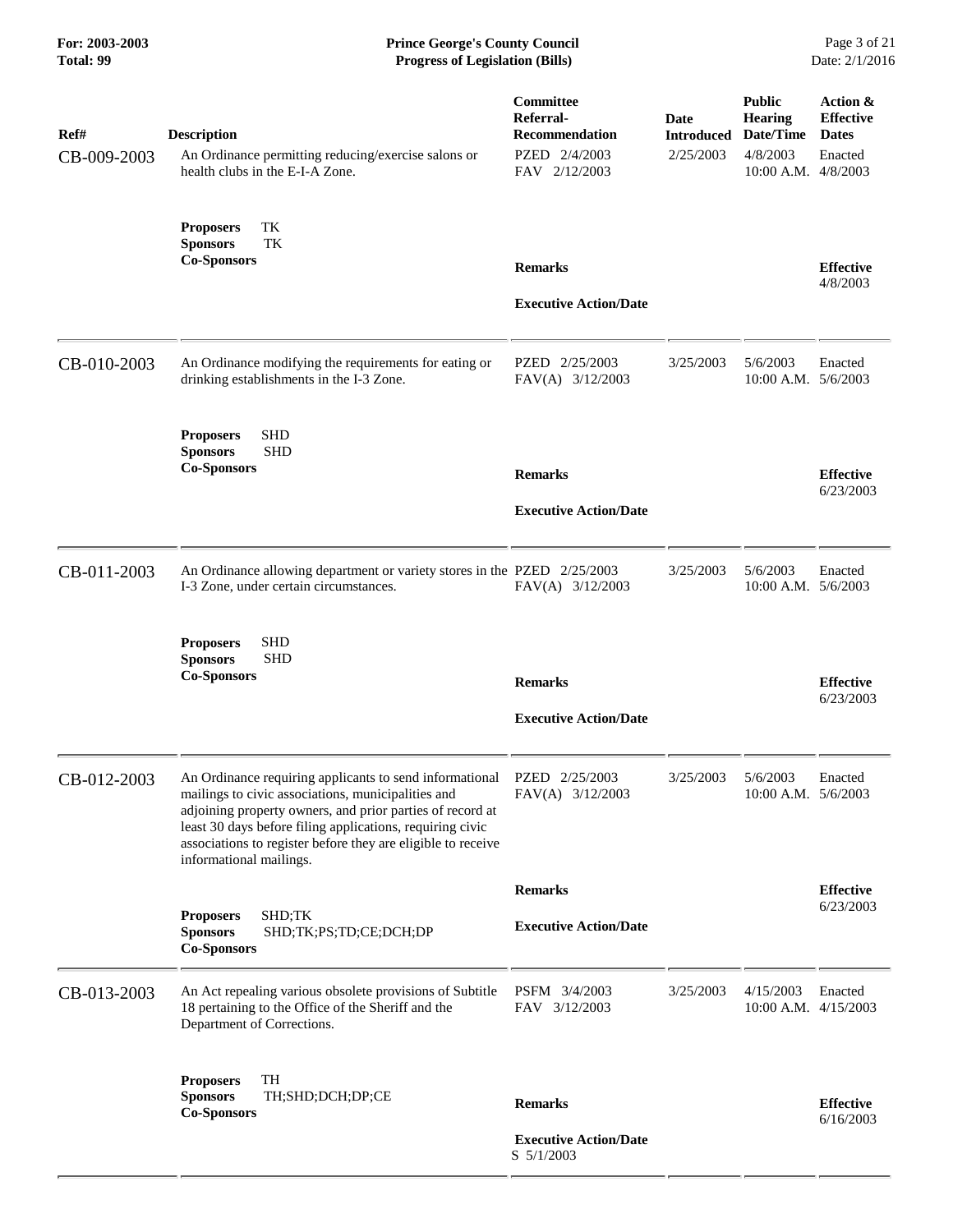| Ref#<br>CB-014-2003 | <b>Description</b><br>An Ordinance permitting a Commercial Parking Lot in<br>the C-O Zone under certain circumstances.                                                                                                                                                                                                 | Committee<br>Referral-<br><b>Recommendation</b><br>PZED 3/11/2003<br>FAV(A) 3/26/2003               | Date<br><b>Introduced</b><br>4/8/2003 | <b>Public</b><br><b>Hearing</b><br>Date/Time<br>5/20/2003<br>$10:00$ A.M. $5/20/2003$ | Action &<br><b>Effective</b><br><b>Dates</b><br>Enacted |
|---------------------|------------------------------------------------------------------------------------------------------------------------------------------------------------------------------------------------------------------------------------------------------------------------------------------------------------------------|-----------------------------------------------------------------------------------------------------|---------------------------------------|---------------------------------------------------------------------------------------|---------------------------------------------------------|
|                     | TH<br><b>Proposers</b><br><b>Sponsors</b><br>TH;SHD<br><b>Co-Sponsors</b>                                                                                                                                                                                                                                              | <b>Remarks</b><br><b>Executive Action/Date</b>                                                      |                                       |                                                                                       | <b>Effective</b><br>7/7/2003                            |
| CB-015-2003         | An Act amending the Consumer Protection laws of the<br>County to require disclosure in real estate contracts of the FAV(A) 5/5/2003<br>proximity of certain airports and to provide certain<br>remedies to purchasers for the failure to provide the<br>required notice.                                               | THE 3/18/2003                                                                                       | 5/13/2003                             | 6/10/2003<br>$10:00$ A.M. $6/17/2003$                                                 | Enacted                                                 |
|                     | <b>SHD</b><br><b>Proposers</b><br><b>Sponsors</b><br>SHD;TK;DP<br><b>Co-Sponsors</b>                                                                                                                                                                                                                                   | <b>Remarks</b><br><b>Executive Action/Date</b><br>S 6/26/2003                                       |                                       |                                                                                       | <b>Effective</b><br>8/11/2003                           |
| CB-016-2003         | An Ordinance defining the Planned Environmental<br>Preservation Community use, permitting the use under<br>certain circumstances on property in the E-I-A Zone if a<br>Basic Plan and CDP have been approved as of 1/1/2001,<br>and requiring compliance with certain design and<br>development standards for the use. | PZED 3/18/2003<br>FAV 3/26/2003<br>FAV(A) 4/23/2003                                                 | 4/29/2003                             | 6/10/2003<br>$10:00$ A.M. $4/22/2003$                                                 | Recommit                                                |
|                     | DP<br><b>Proposers</b><br><b>Sponsors</b><br>DP;TD;DCH<br><b>Co-Sponsors</b>                                                                                                                                                                                                                                           | <b>Remarks</b><br><b>Executive Action/Date</b>                                                      |                                       |                                                                                       | <b>Effective</b>                                        |
| CB-017-2003         | An Act to authorize the County to lease certain property<br>to the County's Industrial Development Authority in<br>connection with the issuance and sale by the Authority of<br>certain refunding revenue bonds and revenue bonds.                                                                                     | C.O.W. 3/25/2003<br>FAV 4/1/2003                                                                    | 4/8/2003                              | 4/29/2003<br>10:00 A.M. 5/6/2003                                                      | Enacted                                                 |
|                     | CO. EXEC.<br><b>Proposers</b><br><b>Sponsors</b><br>PS;DCH<br><b>Co-Sponsors</b>                                                                                                                                                                                                                                       | <b>Remarks</b><br>See also CR-11-2003 &<br>CR-12-2003<br><b>Executive Action/Date</b><br>S 5/6/2003 |                                       |                                                                                       | <b>Effective</b><br>6/23/2003                           |
| CB-018-2003         | An Ordinance allowing certain improvements to<br>nonconforming buildings, structures, and uses without the FAV 4/9/2003<br>requirement for a special exception.                                                                                                                                                        | PZED 3/25/2003                                                                                      | 4/22/2003                             | 6/3/2003<br>1:30 P.M.                                                                 | Enacted<br>6/3/2003                                     |
|                     | <b>Proposers</b><br>DP<br>DP;PS<br><b>Sponsors</b><br><b>Co-Sponsors</b>                                                                                                                                                                                                                                               | <b>Remarks</b>                                                                                      |                                       |                                                                                       | <b>Effective</b><br>7/21/2003                           |

 **Executive Action/Date**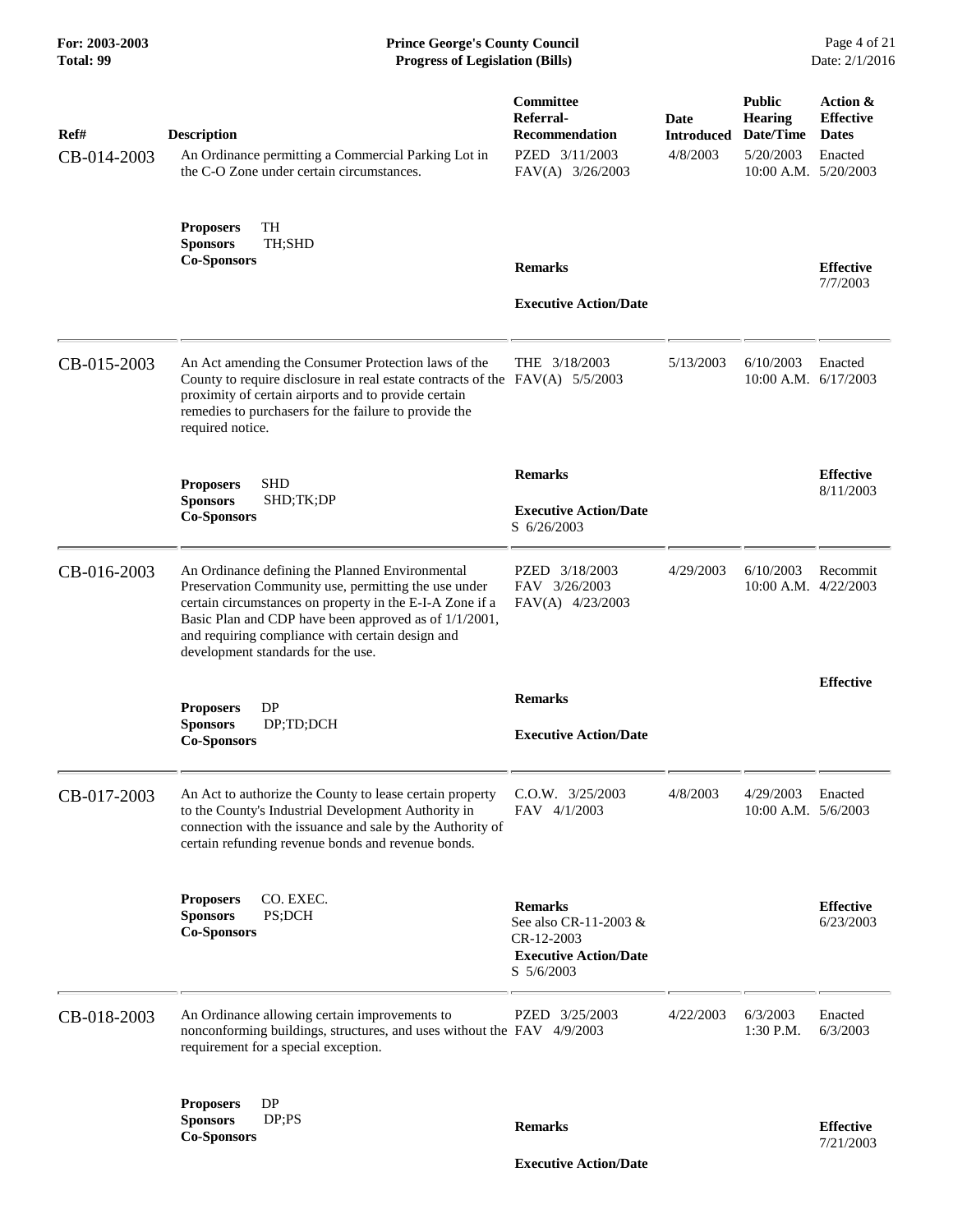#### **For: 2003-2003 Prince George's County Council** Page 5 of 21<br> **Prince George's County Council** Page 5 of 21<br> **Progress of Legislation (Bills)** Date: 2/1/2016 **Total: 99 Progress of Legislation (Bills)**

| Ref#        | <b>Description</b>                                                                                                                                  | Committee<br>Referral-<br>Recommendation                     | <b>Date</b><br><b>Introduced</b> | <b>Public</b><br><b>Hearing</b><br>Date/Time | Action &<br><b>Effective</b><br><b>Dates</b> |
|-------------|-----------------------------------------------------------------------------------------------------------------------------------------------------|--------------------------------------------------------------|----------------------------------|----------------------------------------------|----------------------------------------------|
| CB-019-2003 | An Ordinance amending the powers and duties of the<br>People's Zoning Counsel and amending the Qualifications HELD 5/14/2003<br>and term of office. | PZED 3/25/2003<br>FAV(A) 6/4/2003                            | 6/17/2003                        | 7/29/2003<br>10:00 A.M. 7/29/2003            | Enacted                                      |
|             | DCH;TD;TK;DP<br><b>Proposers</b><br><b>Sponsors</b><br>DCH;TD;TK;DP;PS;SHD<br><b>Co-Sponsors</b>                                                    | <b>Remarks</b>                                               |                                  |                                              | <b>Effective</b><br>8/29/2003                |
|             |                                                                                                                                                     | <b>Executive Action/Date</b>                                 |                                  |                                              |                                              |
| CB-020-2003 | An Act restricting the construction of certain structures in THE 4/1/2003<br>proximity of a drinking water reservoir.                               | FAV 5/5/2003                                                 | 5/13/2003                        | 6/10/2003<br>10:00 A.M. 6/10/2003            | Enacted                                      |
|             | TD<br><b>Proposers</b><br><b>Sponsors</b><br>TD;PS;DP;DCH;TK;CE;SHD<br><b>Co-Sponsors</b>                                                           | <b>Remarks</b><br><b>Executive Action/Date</b>               |                                  |                                              | <b>Effective</b><br>8/11/2003                |
|             |                                                                                                                                                     | S 6/26/2003                                                  |                                  |                                              |                                              |
| CB-021-2003 | Executive Order No. 14-2003 Reorganization Proposal<br>creating the Office of Homeland Security.                                                    | $C.0.W.$ 4/1/2003<br>FAV 4/8/2003                            |                                  |                                              | Approved<br>4/15/2003                        |
|             | CO. EXEC.<br><b>Proposers</b><br><b>Sponsors</b><br><b>Co-Sponsors</b>                                                                              |                                                              |                                  |                                              |                                              |
|             |                                                                                                                                                     | <b>Remarks</b>                                               |                                  |                                              | <b>Effective</b><br>7/1/2003                 |
|             |                                                                                                                                                     | <b>Executive Action/Date</b>                                 |                                  |                                              |                                              |
| CB-022-2003 | An Emergency Act for a Supplementary Appropriation to C.O.W. 4/1/2003<br>provide funding for Dimensions Health Corporation.                         | FAV 4/8/2003                                                 | 4/8/2003                         | 4/29/2003<br>10:00 A.M. 4/29/2003            | Enacted                                      |
|             | CO. EXEC.<br><b>Proposers</b><br><b>Sponsors</b><br><b>PS</b><br><b>Co-Sponsors</b>                                                                 |                                                              |                                  |                                              |                                              |
|             |                                                                                                                                                     | <b>Remarks</b><br><b>Executive Action/Date</b><br>S 5/5/2003 |                                  |                                              | <b>Effective</b><br>5/5/2003                 |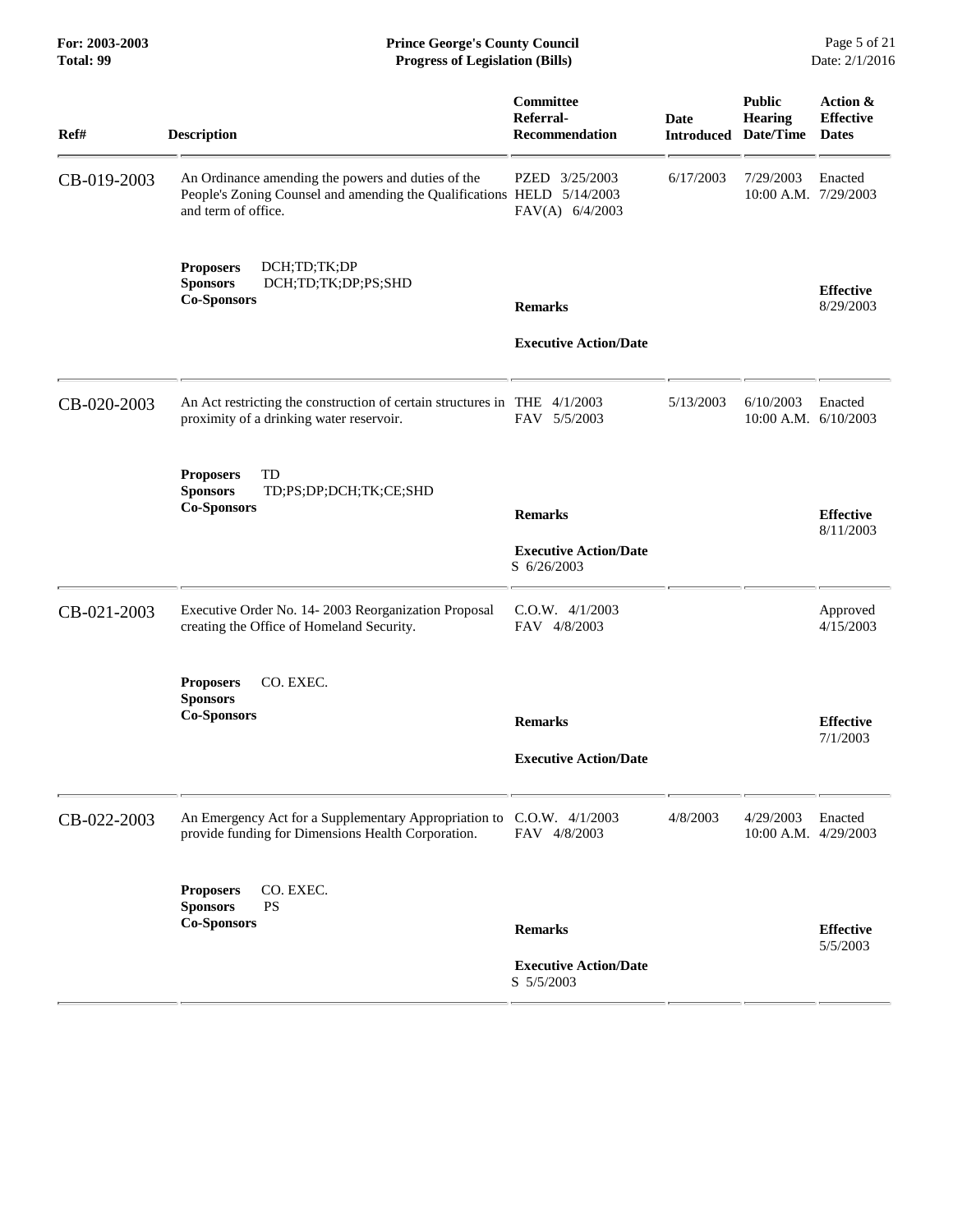| Ref#<br>CB-023-2003 | <b>Description</b><br>An Act amending the Prince George's County Police<br>Civilian Employees Association Collective Bargaining<br>Agreement July 1, 2001 through June 30, 2003.                                                                     | Committee<br>Referral-<br><b>Recommendation</b><br>PSFM 4/15/2003<br>FAV 4/29/2003                        | Date<br><b>Introduced</b><br>5/6/2003 | <b>Public</b><br><b>Hearing</b><br>Date/Time<br>6/3/2003<br>1:30 P.M. | Action &<br><b>Effective</b><br><b>Dates</b><br>Enacted<br>6/3/2003 |
|---------------------|------------------------------------------------------------------------------------------------------------------------------------------------------------------------------------------------------------------------------------------------------|-----------------------------------------------------------------------------------------------------------|---------------------------------------|-----------------------------------------------------------------------|---------------------------------------------------------------------|
|                     | <b>Proposers</b><br>CO. EXEC.<br><b>Sponsors</b><br>PS;TH;DP;TD<br><b>Co-Sponsors</b>                                                                                                                                                                | <b>Remarks</b><br>See also CB-24 &<br>CR-19-2003<br><b>Executive Action/Date</b><br>S 6/6/2003            |                                       |                                                                       | <b>Effective</b><br>7/22/2003                                       |
| CB-024-2003         | An Act assigning certain existing classes of work to the<br>bargaining unit represented by Prince George's County<br>Police Civilian Employees Association (PCEA) and<br>amending the Classification Plan.                                           | PSFM 4/15/2003<br>FAV 4/29/2003                                                                           | 5/6/2003                              | 6/3/2003<br>1:30 P.M.                                                 | Enacted<br>6/3/2003                                                 |
|                     | CO. EXEC.<br><b>Proposers</b><br><b>Sponsors</b><br>PS;TD;DP<br><b>Co-Sponsors</b>                                                                                                                                                                   | <b>Remarks</b><br>See also CB-23 &<br>CR-19-2003<br><b>Executive Action/Date</b><br>$S \frac{6}{6}{2003}$ |                                       |                                                                       | <b>Effective</b><br>7/22/2003                                       |
| CB-025-2003         | An Ordinance exempting certain dwelling units in<br>proximity to a Metro Station from certain site and<br>building design guidelines and regulations, and limitations<br>on the number of townhouses and multifamily dwellings<br>in the L-A-C zone. | PZED 4/15/2003<br>$FAV(A)$ 5/14/2003                                                                      | 5/20/2003                             | 7/1/2003<br>$10:00$ A.M. $7/1/2003$                                   | Enacted                                                             |
|                     | <b>DCH</b><br><b>Proposers</b><br><b>Sponsors</b><br>DCH;SHD;DP<br><b>Co-Sponsors</b>                                                                                                                                                                | <b>Remarks</b><br><b>Executive Action/Date</b>                                                            |                                       |                                                                       | <b>Effective</b><br>8/18/2003                                       |
| CB-026-2003         | An Act prohibiting the placement of tenant property<br>removed under a warrant of restitution in the public<br>right-of-way for single family rental facilities and<br>clarifying the applicability of this Act.                                     | THE 4/22/2003<br>FAV 5/5/2003                                                                             | 5/13/2003                             | 6/10/2003<br>$10:00$ A.M. $6/10/2003$                                 | Enacted                                                             |
|                     | PS:DP<br><b>Proposers</b><br><b>Sponsors</b><br>PS;DP;CE;TK;TD;SHD<br><b>Co-Sponsors</b>                                                                                                                                                             | <b>Remarks</b><br><b>Executive Action/Date</b><br>S 6/26/2003                                             |                                       |                                                                       | <b>Effective</b><br>8/11/2003                                       |
| CB-027-2003         | An Act appropriating to the General Fund revenue in<br>excess of budget estimates to provide funds for costs that<br>were not anticipated in the approved Fiscal Year<br>2002-2003 budget (Board of Education).                                      | HEHS 4/22/2003<br>FAV 5/7/2003                                                                            | 5/13/2003                             | 6/10/2003<br>$10:00$ A.M. $6/10/2003$                                 | Enacted                                                             |
|                     | CO. EXEC.<br><b>Proposers</b><br>PS;SHD<br><b>Sponsors</b><br><b>Co-Sponsors</b>                                                                                                                                                                     | <b>Remarks</b><br>Retroactive provisions<br><b>Executive Action/Date</b><br>S 6/26/2003                   |                                       |                                                                       | <b>Effective</b><br>8/11/2003                                       |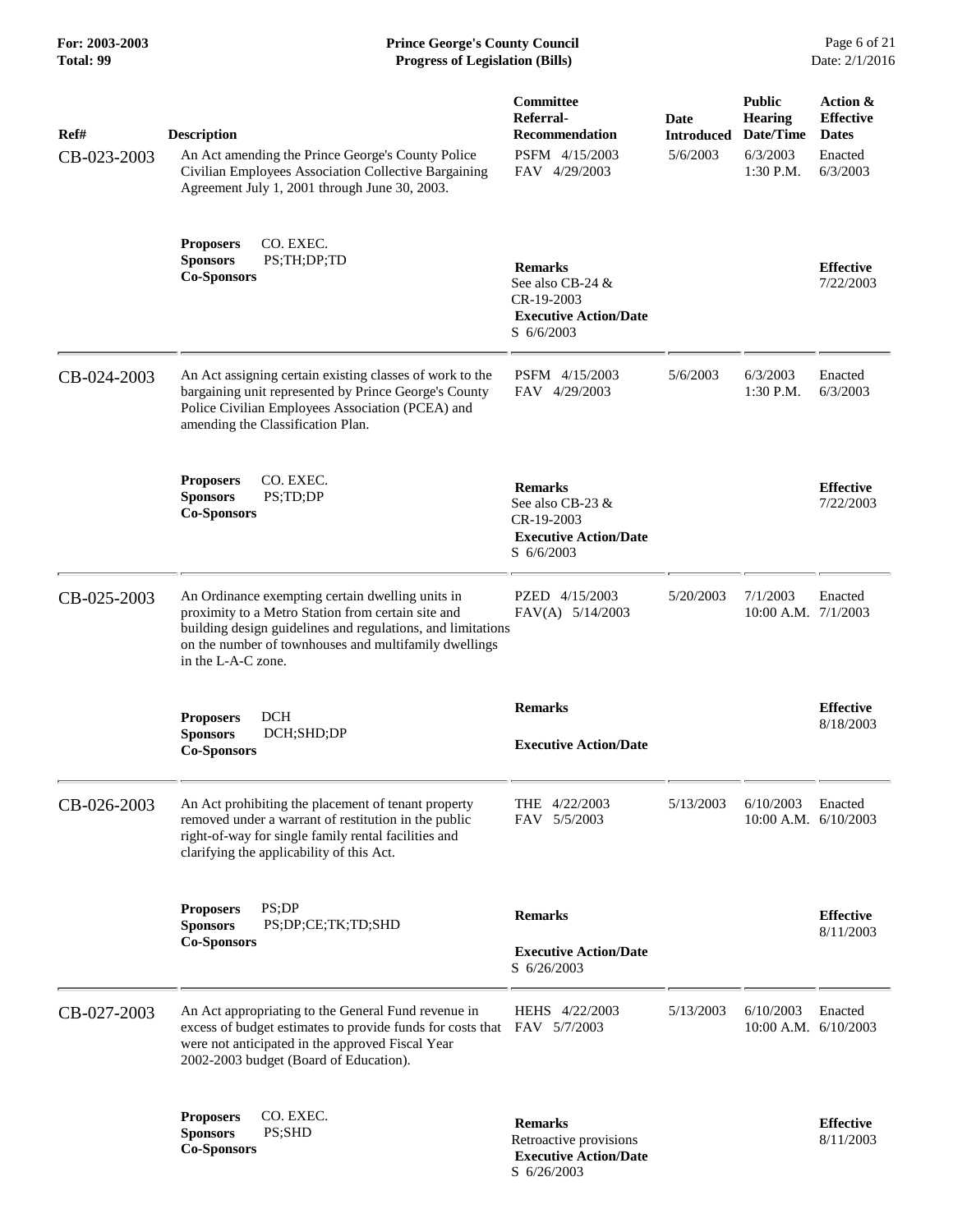#### **For: 2003-2003 Prince George's County Council** Page 7 of 21 **Prince George's County Council** Page 7 of 21 **Progress of Legislation (Bills)** Date: 2/1/2016 **Total: 99 Progress of Legislation (Bills)**

| Ref#        | <b>Description</b>                                                                                                                                                                                                                                                                                          | Committee<br>Referral-<br><b>Recommendation</b>                                         | Date<br><b>Introduced</b> | <b>Public</b><br><b>Hearing</b><br>Date/Time | Action &<br><b>Effective</b><br><b>Dates</b> |
|-------------|-------------------------------------------------------------------------------------------------------------------------------------------------------------------------------------------------------------------------------------------------------------------------------------------------------------|-----------------------------------------------------------------------------------------|---------------------------|----------------------------------------------|----------------------------------------------|
| CB-028-2003 | An Ordinance to define and allow campus housing<br>communities on property adjacent to the University of<br>Maryland or Bowie State University, subject to certain<br>requirements.                                                                                                                         | PZED 5/6/2003<br>HELD 7/1/2003                                                          |                           |                                              |                                              |
|             | <b>Proposers</b><br>TH                                                                                                                                                                                                                                                                                      |                                                                                         |                           |                                              | <b>Effective</b>                             |
|             | <b>Sponsors</b><br><b>Co-Sponsors</b>                                                                                                                                                                                                                                                                       | <b>Remarks</b><br><b>Executive Action/Date</b>                                          |                           |                                              |                                              |
| CB-029-2003 | An Ordinance to modify the requirements for antennas,<br>monopoles, and related equipment buildings in the C-A<br>Zone.                                                                                                                                                                                     | PZED 5/6/2003<br>HELD 6/11/2003<br>HELD 7/1/2003<br>FAV(A) 7/23/2003                    | 7/29/2003                 | 9/9/2003<br>10:00 A.M. 9/9/2003              | Enacted                                      |
|             | <b>Proposers</b><br>MВ<br><b>Sponsors</b><br>MB;SHD;DP<br><b>Co-Sponsors</b>                                                                                                                                                                                                                                | <b>Remarks</b>                                                                          |                           |                                              | <b>Effective</b><br>10/27/2003               |
|             |                                                                                                                                                                                                                                                                                                             | <b>Executive Action/Date</b>                                                            |                           |                                              |                                              |
| CB-030-2003 | A Subdivision Bill eliminating the provisions for payment PZED 5/6/2003<br>of a per-dwelling unit fee in conjunction with a school<br>facilities adequacy test.                                                                                                                                             | HELD 6/4/2003<br>FAV 6/11/2003                                                          | 5/6/2003                  | 6/17/2003<br>$10:00$ A.M. $6/17/2003$        | Enacted                                      |
|             | <b>Proposers</b><br><b>DCH</b><br><b>Sponsors</b><br>DCH;PS;SHD;TK<br><b>Co-Sponsors</b>                                                                                                                                                                                                                    | <b>Remarks</b>                                                                          |                           |                                              | <b>Effective</b><br>7/28/2003                |
|             |                                                                                                                                                                                                                                                                                                             | <b>Executive Action/Date</b><br>S 6/26/2003                                             |                           |                                              |                                              |
| CB-031-2003 | An Act increasing the amount of the School Facility<br>Surcharge, providing for partial credits of amounts<br>required to be paid pursuant to an adequate public facility FAV 6/11/2003<br>agreement, and making other amendments concerning the<br>School Facility Surcharge in accordance with State law. | PZED 5/6/2003<br>HELD<br>6/4/2003                                                       | 5/6/2003                  | 6/17/2003<br>$10:00$ A.M. $6/17/2003$        | Enacted                                      |
|             | <b>Proposers</b><br><b>PS</b><br>PS;SHD;TK;DCH<br><b>Sponsors</b><br><b>Co-Sponsors</b>                                                                                                                                                                                                                     | <b>Remarks</b><br>Retroactive provisions<br><b>Executive Action/Date</b><br>S 6/26/2003 |                           |                                              | <b>Effective</b><br>8/11/2003                |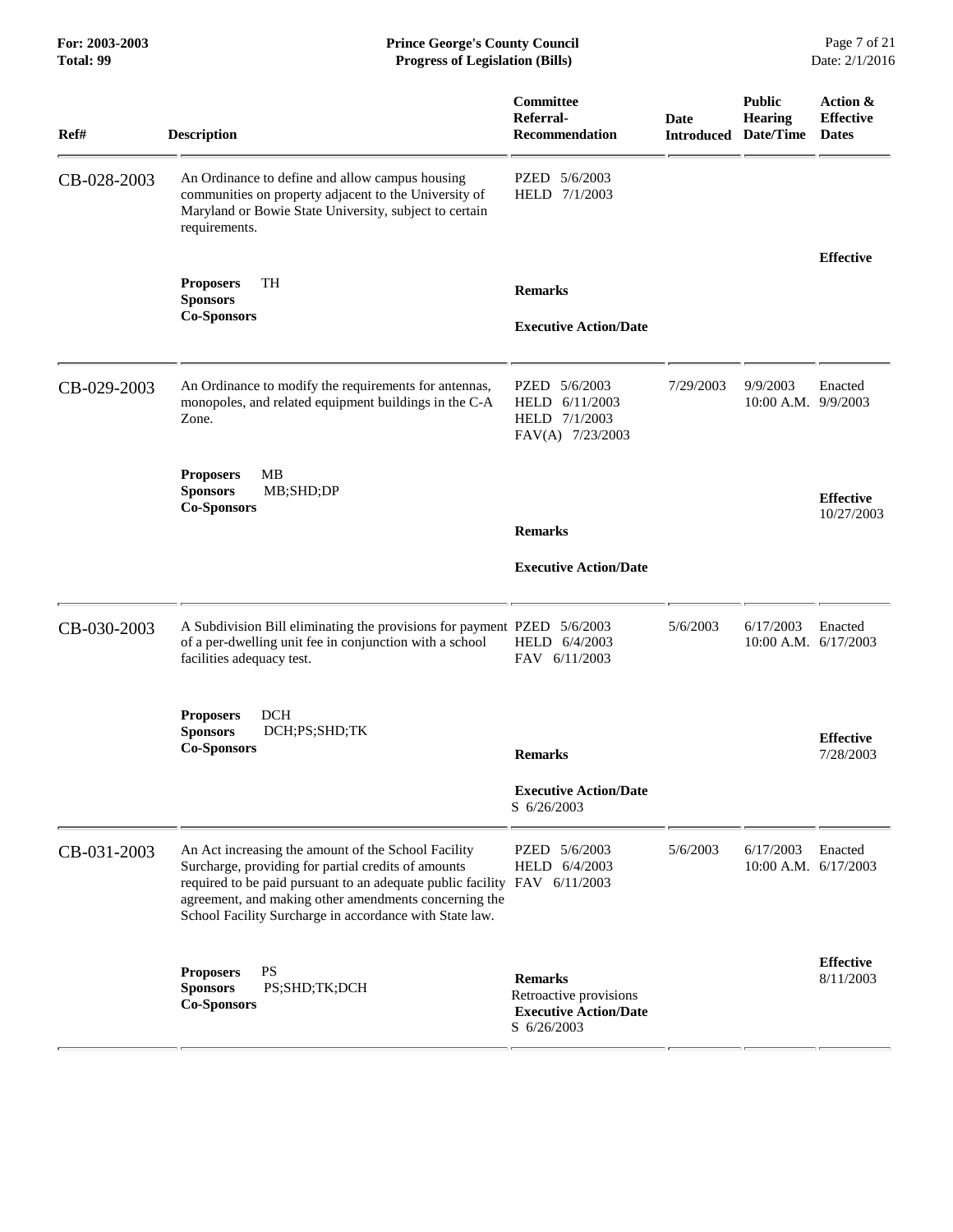## **For: 2003-2003 Prince George's County Council** Page 8 of 21<br> **Prince George's County Council** Page 8 of 21<br> **Progress of Legislation (Bills)** Date: 2/1/2016 **Total: 99 Progress of Legislation (Bills)**

| Ref#        | <b>Description</b>                                                                                                                                                                                                                                                               | Committee<br>Referral-<br><b>Recommendation</b> | Date<br><b>Introduced</b><br>5/22/2003 | <b>Public</b><br><b>Hearing</b><br>Date/Time | Action &<br><b>Effective</b><br><b>Dates</b>   |
|-------------|----------------------------------------------------------------------------------------------------------------------------------------------------------------------------------------------------------------------------------------------------------------------------------|-------------------------------------------------|----------------------------------------|----------------------------------------------|------------------------------------------------|
| CB-032-2003 | An Act approving the Prince George's County portion of<br>the Maryland-National Capital Park and Planning<br>Commission budget and making appropriations and<br>levying certain taxes for FY 2003-2004 for the                                                                   |                                                 |                                        |                                              | Enacted<br>5/22/2003<br>V.Override<br>6/3/2003 |
|             | M-NCPPC.                                                                                                                                                                                                                                                                         | <b>Remarks</b>                                  |                                        |                                              |                                                |
|             | <b>Proposers</b><br><b>PS</b><br>PS;TH;SHD;CE;TK;DCH<br><b>Sponsors</b><br><b>Co-Sponsors</b>                                                                                                                                                                                    | <b>Executive Action/Date</b><br>$V$ 6/2/2003    |                                        |                                              | <b>Effective</b><br>7/1/2003                   |
| CB-033-2003 | An Act concerning FY 2003-2004 Current Expense and<br>Capital Budgets.                                                                                                                                                                                                           |                                                 | 5/22/2003                              |                                              | Enacted<br>5/22/2003                           |
|             | <b>PS</b><br><b>Proposers</b><br>PS;SHD<br><b>Sponsors</b>                                                                                                                                                                                                                       | <b>Remarks</b>                                  |                                        |                                              |                                                |
|             | <b>Co-Sponsors</b>                                                                                                                                                                                                                                                               | <b>Executive Action/Date</b><br>S 6/6/2003      |                                        |                                              | <b>Effective</b><br>7/1/2003                   |
| CB-034-2003 | Executive Order No. 20-2003 (Reorganization Proposal)<br>relating to the Office of Community Relations.                                                                                                                                                                          | PSFM 5/13/2003<br>NR 6/11/2003                  |                                        |                                              | Approved<br>7/1/2003                           |
|             | CO. EXEC.<br><b>Proposers</b><br><b>Sponsors</b><br><b>Co-Sponsors</b>                                                                                                                                                                                                           | <b>Remarks</b><br><b>Executive Action/Date</b>  |                                        |                                              | <b>Effective</b><br>7/1/2003                   |
|             |                                                                                                                                                                                                                                                                                  |                                                 |                                        |                                              |                                                |
| CB-035-2003 | An Ordinance defining the Planned Environmental<br>Preservation Community use, permitting the use under<br>certain circumstances on property in the E-I-A Zone if a<br>Basic Plan and CDP have been approved as of 1/1/2001,<br>and requiring compliance with certain design and |                                                 | 5/19/2003                              | 6/10/2003<br>$10:00$ A.M. $6/10/2003$        | Enacted                                        |
|             | development standards.                                                                                                                                                                                                                                                           | <b>Remarks</b>                                  |                                        |                                              |                                                |
|             |                                                                                                                                                                                                                                                                                  | <b>Executive Action/Date</b>                    |                                        |                                              | <b>Effective</b><br>6/10/2003                  |
|             | <b>DP</b><br><b>Proposers</b><br>DP;SHD;TD;DCH<br><b>Sponsors</b><br><b>Co-Sponsors</b>                                                                                                                                                                                          |                                                 |                                        |                                              |                                                |
| CB-036-2003 | A Subdivision Bill amending the provisions for<br>determining school facilities adequacy at the time of<br>preliminary plat of subdivisions.                                                                                                                                     | PZED 6/10/2003                                  |                                        |                                              |                                                |
|             | TH<br><b>Proposers</b><br><b>Sponsors</b>                                                                                                                                                                                                                                        | <b>Remarks</b>                                  |                                        |                                              | <b>Effective</b>                               |
|             | <b>Co-Sponsors</b>                                                                                                                                                                                                                                                               | <b>Executive Action/Date</b>                    |                                        |                                              |                                                |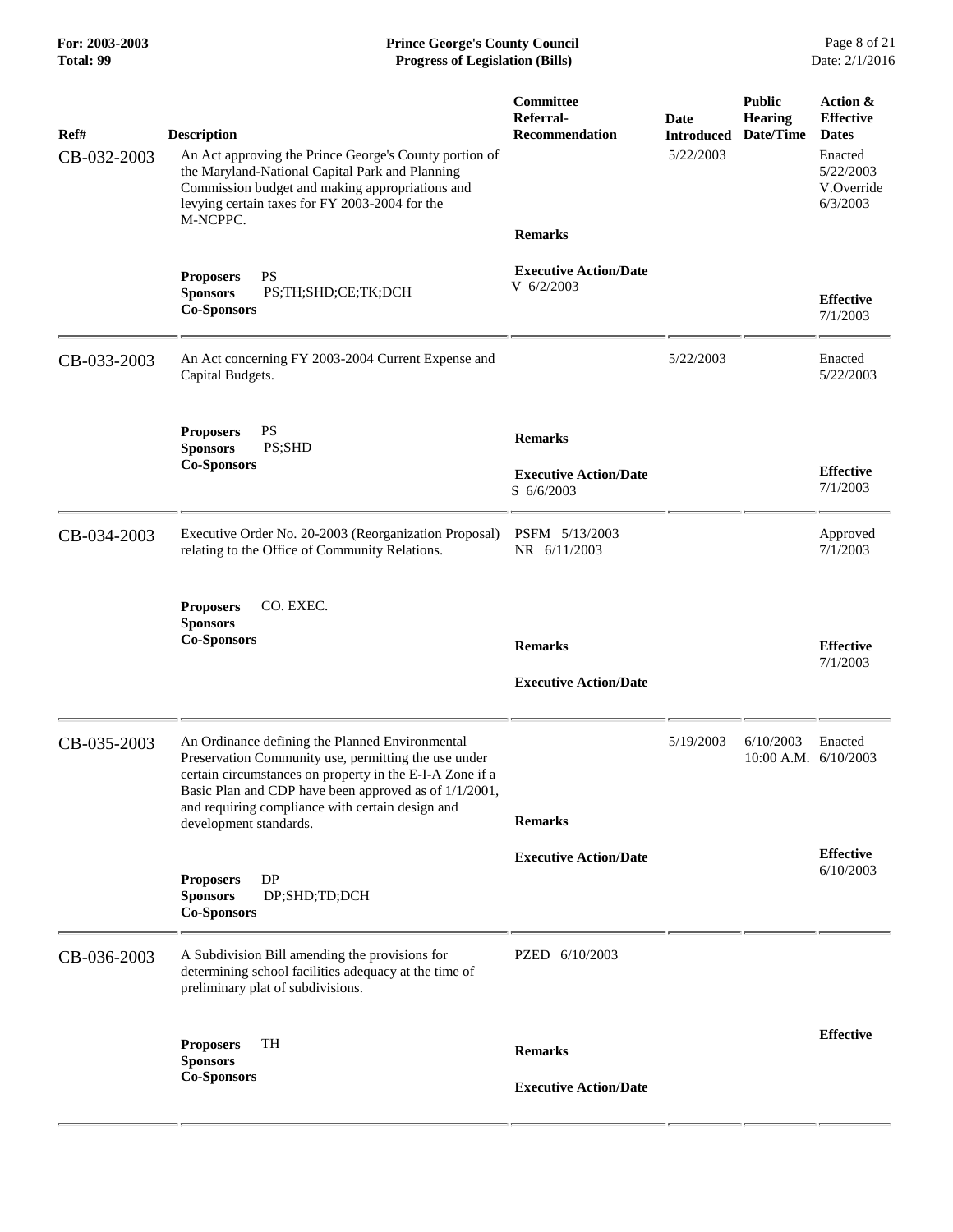**For: 2003-2003 Prince George's County Council** Page 9 of 21<br> **Prince George's County Council** Page 9 of 21<br> **Progress of Legislation (Bills)** Date: 2/1/2016 **Total: 99 Progress of Legislation (Bills)** 

| Ref#<br>CB-037-2003 | <b>Description</b><br>An Ordinance amending the requirements for churches in PZED 6/17/2003<br>the I-2 Zone.                                                                                                                                                                                                           | Committee<br>Referral-<br><b>Recommendation</b><br>HELD 7/1/2003                          | Date      | <b>Public</b><br><b>Hearing</b><br><b>Introduced Date/Time</b> | Action &<br><b>Effective</b><br><b>Dates</b> |
|---------------------|------------------------------------------------------------------------------------------------------------------------------------------------------------------------------------------------------------------------------------------------------------------------------------------------------------------------|-------------------------------------------------------------------------------------------|-----------|----------------------------------------------------------------|----------------------------------------------|
|                     | <b>DCH</b><br><b>Proposers</b><br><b>Sponsors</b><br><b>Co-Sponsors</b>                                                                                                                                                                                                                                                | <b>Remarks</b>                                                                            |           |                                                                | <b>Effective</b>                             |
|                     |                                                                                                                                                                                                                                                                                                                        | <b>Executive Action/Date</b>                                                              |           |                                                                |                                              |
| CB-038-2003         | An Act appropriating to the General Fund revenue in<br>excess of budget estimates, to provide funds for costs that FAV(A) 7/2/2003<br>were not anticipated in the approved FY2002-2003<br>budget for various agencies and to transfer surplus<br>appropriations reflecting savings from various County<br>departments. | PSFM 6/17/2003                                                                            | 7/8/2003  | 7/29/2003<br>10:00 A.M. 7/29/2003                              | Enacted                                      |
|                     | CO. EXEC.<br><b>Proposers</b><br>SHD;CE<br><b>Sponsors</b><br><b>Co-Sponsors</b>                                                                                                                                                                                                                                       | <b>Remarks</b><br>Retroactive to 6/30/2003<br><b>Executive Action/Date</b><br>S 7/30/2003 |           |                                                                | <b>Effective</b><br>9/15/2003                |
| CB-039-2003         | An Act appropriating to the General Fund revenue in<br>excess budget estimates, to provide funds for costs that<br>were not anticipated in the approved FY 2001-2002<br>budget for the Board of Education and to transfer surplus<br>appropriations reflecting the amount of a grant for the<br>Board of Education.    | FAV 7/2/2000<br>HEHS 6/16/2003                                                            | 6/16/2003 | 7/8/2003<br>10:00 A.M. 7/8/2003                                | Enacted                                      |
|                     |                                                                                                                                                                                                                                                                                                                        | <b>Remarks</b>                                                                            |           |                                                                | <b>Effective</b>                             |
|                     | CO. EXEC.<br><b>Proposers</b><br><b>Sponsors</b><br>PS;TK<br><b>Co-Sponsors</b>                                                                                                                                                                                                                                        | <b>Executive Action/Date</b><br>S 7/16/2003                                               |           |                                                                | 8/25/2003                                    |
| CB-040-2003         | An Act appropriating additional revenue to the Drug<br>Enforcement and Education Special Revenue Fund to<br>provide funds for costs that were not anticipated in the<br>approved FY2002-2003 Budget for the Drug<br>Enforcement and Education Special Revenue Fund.                                                    | PSFM 6/17/2003<br>FAV 7/2/2003                                                            | 7/8/2003  | 7/29/2003<br>10:00 A.M. 7/29/2003                              | Enacted                                      |
|                     | <b>Proposers</b><br>CO. EXEC.<br><b>Sponsors</b><br>SHD;CE<br><b>Co-Sponsors</b>                                                                                                                                                                                                                                       | <b>Remarks</b><br>Retroactive to 6/30/2003<br><b>Executive Action/Date</b><br>S 7/30/2003 |           |                                                                | <b>Effective</b><br>9/15/2003                |
| CB-041-2003         | An Emergency Act amending the Building Code to<br>authorize the Building Code Official to abate unsafe<br>conditions.                                                                                                                                                                                                  | THE 6/17/2003<br>FAV(A) 7/2/2003                                                          | 7/8/2003  | 7/29/2003<br>10:00 A.M. 7/29/2003                              | Enacted                                      |
|                     | CO. EXEC.<br><b>Proposers</b><br><b>Sponsors</b><br>TK;MB;CE<br><b>Co-Sponsors</b>                                                                                                                                                                                                                                     | <b>Remarks</b>                                                                            |           |                                                                | <b>Effective</b><br>7/29/2003                |
|                     |                                                                                                                                                                                                                                                                                                                        | <b>Executive Action/Date</b><br>S 7/29/2003                                               |           |                                                                |                                              |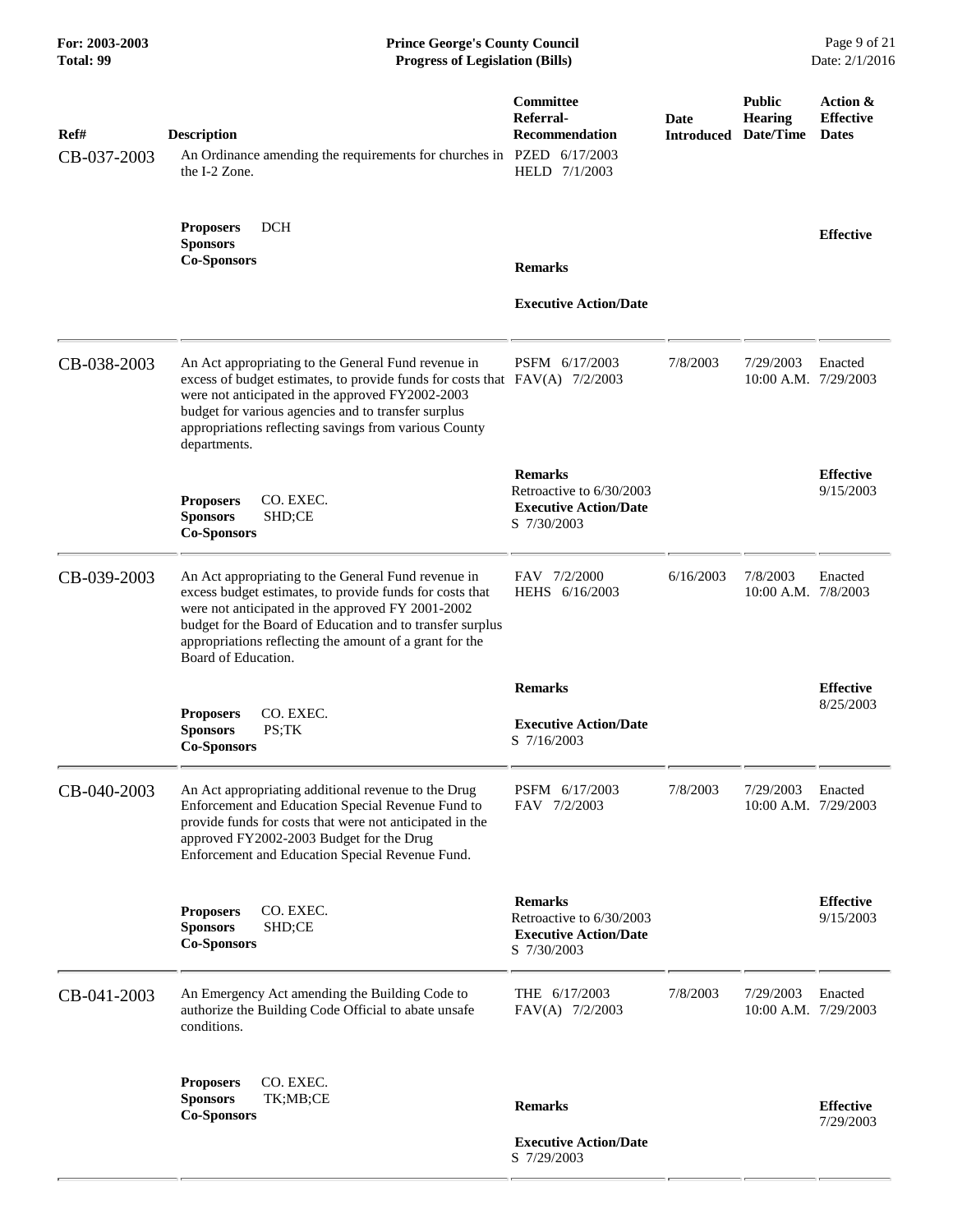## **For: 2003-2003 Prince George's County Council** Page 10 of 21 **Prince George's County Council** Page 10 of 21 **Progress of Legislation (Bills)** Date: 2/1/2016 **Total: 99 Progress of Legislation (Bills)**

| Ref#<br>CB-042-2003 | <b>Description</b><br>An Ordinance authorizing the District Council to approve PZED 6/17/2003<br>the M-U-I Zone (Mixed Use, Infill) on property owned by FAV 7/1/2003<br>a municipality, modifying the M-U-I Zone application<br>and approval requirements, and making related<br>amendments to the Zoning Ordinance. | Committee<br>Referral-<br>Recommendation                      | Date<br><b>Introduced Date/Time</b><br>7/8/2003 | <b>Public</b><br><b>Hearing</b><br>7/29/2003<br>10:00 A.M. 7/29/2003 | Action &<br><b>Effective</b><br><b>Dates</b><br>Enacted |
|---------------------|-----------------------------------------------------------------------------------------------------------------------------------------------------------------------------------------------------------------------------------------------------------------------------------------------------------------------|---------------------------------------------------------------|-------------------------------------------------|----------------------------------------------------------------------|---------------------------------------------------------|
|                     | <b>DCH</b><br><b>Proposers</b><br>DCH;SHD;TH<br><b>Sponsors</b><br><b>Co-Sponsors</b>                                                                                                                                                                                                                                 | <b>Remarks</b><br><b>Executive Action/Date</b>                |                                                 |                                                                      | <b>Effective</b><br>9/15/2003                           |
| CB-043-2003         | An Emergency Act limiting the number of building<br>permits that may be issued in the Rural Tier and providing HELD 7/1/2003<br>for certain exceptions.                                                                                                                                                               | PZED 6/17/2003                                                | 6/17/2003                                       | 7/22/2003<br>10:00 A.M. 7/22/2003                                    | Recommit                                                |
|                     | DCH;TD<br><b>Proposers</b><br><b>Sponsors</b><br>DCH;TD;PS;SHD;DP<br><b>Co-Sponsors</b>                                                                                                                                                                                                                               | <b>Remarks</b><br><b>Executive Action/Date</b>                |                                                 |                                                                      | <b>Effective</b>                                        |
| CB-044-2003         | A Subdivision Bill permitting the Planning Board to<br>approve private rights-or-way or easements in the C-S-C,<br>M-A-C-, M-X-C and M-X-T Zones under certain<br>circumstances.                                                                                                                                      | PZED 7/1/2003<br>FAV(A) 7/23/2003                             | 7/29/2003                                       | 9/16/2003<br>$10:00$ A.M. $9/16/2003$                                | Enacted                                                 |
|                     | DP<br><b>Proposers</b><br><b>Sponsors</b><br>DP;SHD;DCH<br><b>Co-Sponsors</b>                                                                                                                                                                                                                                         | <b>Remarks</b><br><b>Executive Action/Date</b><br>S 9/29/2003 |                                                 |                                                                      | <b>Effective</b><br>9/16/2003                           |
| CB-045-2003         | An Act amending the role of real estate agents in<br>disclosing the proximity of certain airports in real estate<br>contracts.                                                                                                                                                                                        | THE 7/1/2003<br>FAV 7/2/2003                                  | 7/8/2003                                        | 7/29/2003<br>$10:00$ A.M. $7/29/2003$                                | Enacted                                                 |
|                     | <b>SHD</b><br><b>Proposers</b><br><b>Sponsors</b><br>SHD;DP<br><b>Co-Sponsors</b>                                                                                                                                                                                                                                     | <b>Remarks</b><br><b>Executive Action/Date</b><br>S 7/30/2003 |                                                 |                                                                      | <b>Effective</b><br>9/15/2003                           |
| CB-046-2003         | An Act concerning the issuance and sale of General<br>Obligation Bonds to finance County and School Capital<br>Projects in an amount not to exceed \$102,484,000.                                                                                                                                                     | PSFM 7/1/2003<br>FAV 7/2/2003                                 | 7/8/2003                                        | 7/29/2003<br>10:00 A.M. 7/29/2003                                    | Enacted                                                 |
|                     | <b>Proposers</b><br>CO. EXEC.<br>TK;MB;SHD;CE;DP<br><b>Sponsors</b><br><b>Co-Sponsors</b>                                                                                                                                                                                                                             | <b>Remarks</b><br><b>Executive Action/Date</b><br>S 7/29/2003 |                                                 |                                                                      | <b>Effective</b><br>9/15/2003                           |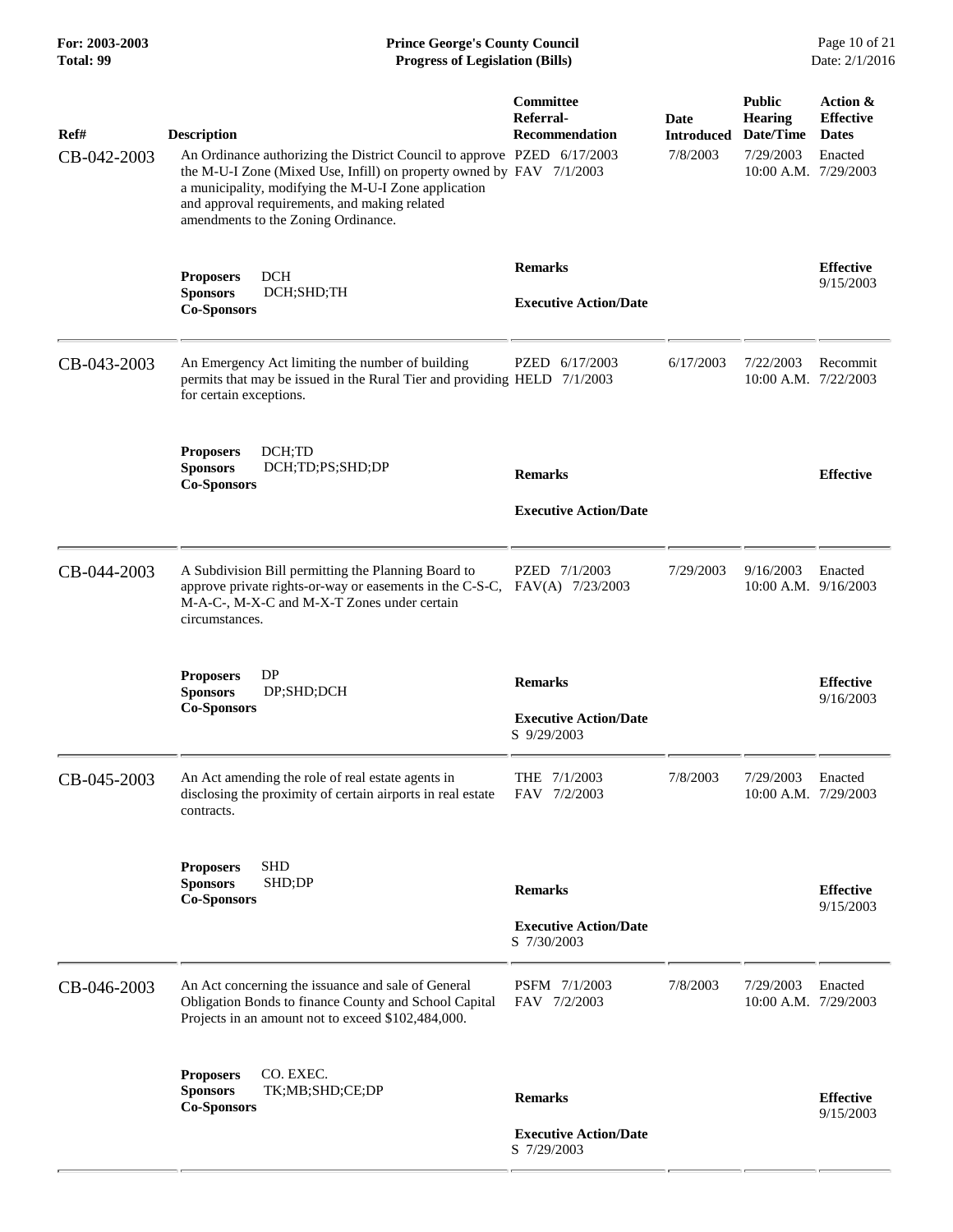#### **For: 2003-2003 Prince George's County Council** Page 11 of 21 **Prince George's County Council** Page 11 of 21 **Progress of Legislation (Bills)** Date: 2/1/2016 **Total: 99 Progress of Legislation (Bills)**

| Ref#<br>CB-047-2003 | <b>Description</b><br>An Act concerning the issuance and sale of General<br>Obligation Stormwater Management Bonds in an amount FAV 7/2/2003<br>not to exceed \$4,476,000.                 | Committee<br>Referral-<br><b>Recommendation</b><br>PSFM 7/1/2003                                     | Date<br><b>Introduced</b><br>7/8/2003 | <b>Public</b><br><b>Hearing</b><br>Date/Time<br>7/29/2003<br>10:00 A.M. 7/29/2003 | Action &<br><b>Effective</b><br><b>Dates</b><br>Enacted |
|---------------------|--------------------------------------------------------------------------------------------------------------------------------------------------------------------------------------------|------------------------------------------------------------------------------------------------------|---------------------------------------|-----------------------------------------------------------------------------------|---------------------------------------------------------|
|                     | CO. EXEC.<br><b>Proposers</b><br>MB;SHD;CE;TK<br><b>Sponsors</b><br><b>Co-Sponsors</b>                                                                                                     | <b>Remarks</b><br><b>Executive Action/Date</b><br>S 7/29/2003                                        |                                       |                                                                                   | <b>Effective</b><br>9/15/2003                           |
| CB-048-2003         | An Act authorizing Prince George's County, Maryland to<br>borrow money in an amount not exceeding \$45,788,000<br>to finance school construction projects.                                 | PSFM 7/1/2003<br>FAV 7/2/2003                                                                        | 7/8/2003                              | 7/29/2003<br>10:00 A.M. 7/29/2003                                                 | Enacted                                                 |
|                     | CO. EXEC.<br><b>Proposers</b><br><b>Sponsors</b><br>MB;SHD;CE;DCH;DP;TK<br><b>Co-Sponsors</b>                                                                                              | <b>Remarks</b><br><b>Executive Action/Date</b><br>S 7/29/2003                                        |                                       |                                                                                   | <b>Effective</b><br>9/15/2003                           |
| CB-049-2003         | An Act concerning Prince George's County Police<br>Civilian Employees Association (PCEA) Collective<br>Bargaining Agreement July 1, 2003 through June 30,<br>2005.                         | PSFM 7/8/2003<br>FAV 7/23/2003                                                                       | 7/8/2003                              | 7/29/2003<br>10:00 A.M. 7/29/2003                                                 | Enacted                                                 |
|                     | CO. EXEC.<br><b>Proposers</b><br><b>Sponsors</b><br>TH;SHD;CE;DCH;DP;TK<br><b>Co-Sponsors</b>                                                                                              | <b>Remarks</b><br>See also CR-38-2003<br><b>Executive Action/Date</b><br>S 7/30/2003                 |                                       |                                                                                   | <b>Effective</b><br>9/15/2003                           |
| CB-050-2003         | An Act concerning Deputy Sheriff's Association of Prince PSFM 7/8/2003<br>George's County, Inc. (Civilian Units) Collective<br>Bargaining Agreement July 1, 2003 through June 30,<br>2005. | FAV 7/23/2003                                                                                        | 7/8/2003                              | 7/29/2003<br>$10:00$ A.M. $7/29/2003$                                             | Enacted                                                 |
|                     | <b>Proposers</b><br>CO. EXEC.<br>TK;TH;SHD;CE;DCH;DP<br><b>Sponsors</b><br><b>Co-Sponsors</b>                                                                                              | <b>Remarks</b><br>See also CR-39-2003<br><b>Executive Action/Date</b><br>S 7/30/2003                 |                                       |                                                                                   | <b>Effective</b><br>9/15/2003                           |
| CB-051-2003         | An Act concerning Deputy Sheriff's Association of Prince PSFM 7/8/2003<br>George's County Inc. (Deputy Sheriffs) Collective<br>Bargaining Agreement July 1, 2003 through June 30,<br>2005. | FAV 7/23/2003                                                                                        | 7/8/2003                              | 7/29/2003<br>10:00 A.M. 7/29/2003                                                 | Enacted                                                 |
|                     | CO. EXEC.<br><b>Proposers</b><br>TK;TH;SHD;CE;DCH;DP<br><b>Sponsors</b><br><b>Co-Sponsors</b>                                                                                              | <b>Remarks</b><br>See also CR-40-2003 &<br>CB-55-2003<br><b>Executive Action/Date</b><br>S 7/30/2003 |                                       |                                                                                   | <b>Effective</b><br>9/15/2003                           |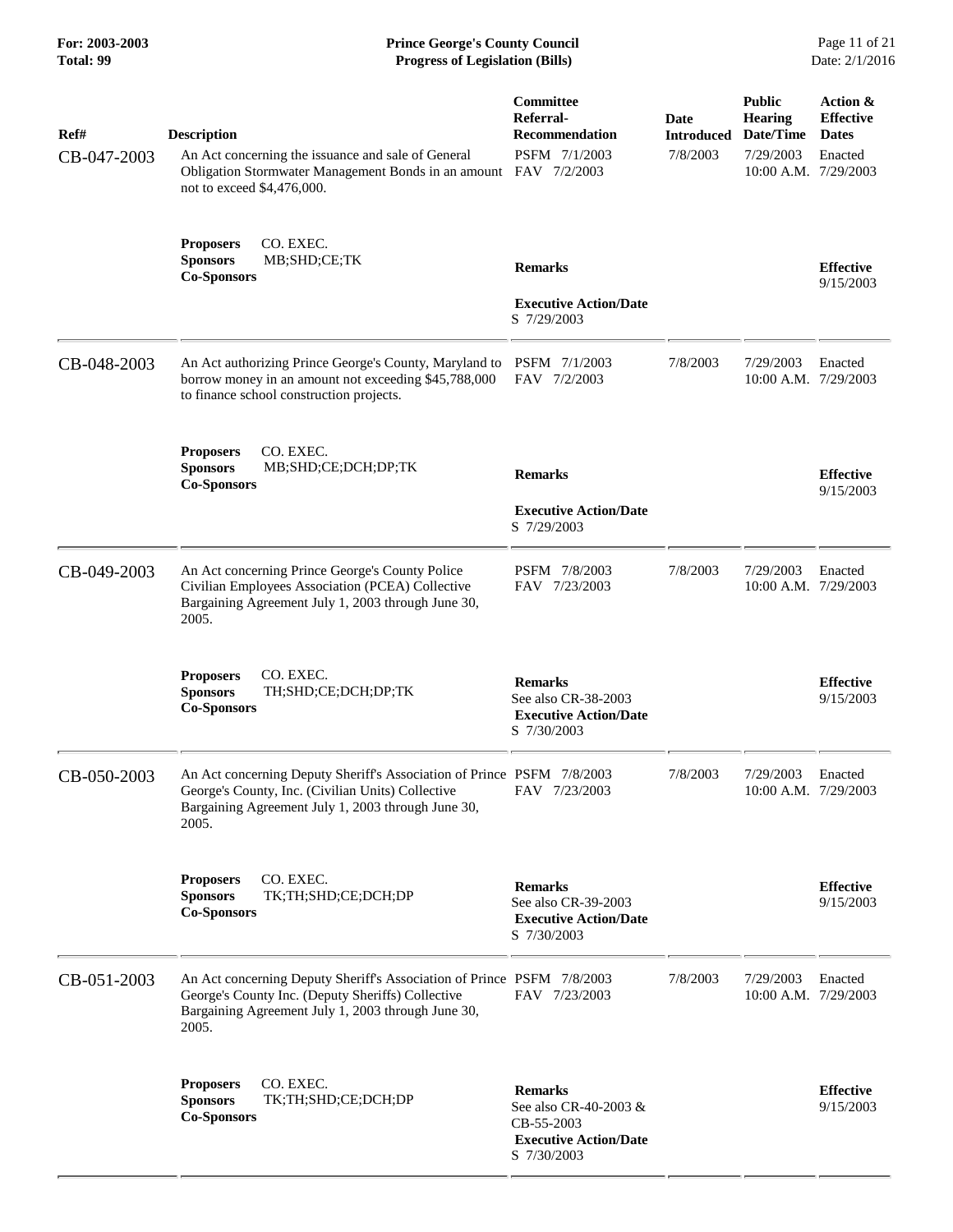| Ref#<br>CB-052-2003 | <b>Description</b><br>An Act concerning Council 67, American Federation of<br>State, County and Municipal Employees, AFL-CIO Local FAV 7/23/2003<br>241 (School Crossing Guards) Collective Bargaining<br>Agreement July 1, 2003 through June 30, 2005.                          | Committee<br>Referral-<br><b>Recommendation</b><br>PSFM 7/8/2003                                     | Date<br><b>Introduced</b><br>7/8/2003 | <b>Public</b><br><b>Hearing</b><br>Date/Time<br>7/29/2003<br>10:00 A.M. 7/29/2003 | Action &<br><b>Effective</b><br><b>Dates</b><br>Enacted |
|---------------------|----------------------------------------------------------------------------------------------------------------------------------------------------------------------------------------------------------------------------------------------------------------------------------|------------------------------------------------------------------------------------------------------|---------------------------------------|-----------------------------------------------------------------------------------|---------------------------------------------------------|
|                     | CO. EXEC.<br><b>Proposers</b><br><b>Sponsors</b><br>TK;TH;SHD;DCH;DP<br><b>Co-Sponsors</b>                                                                                                                                                                                       | <b>Remarks</b><br>See also CR-41-2003<br><b>Executive Action/Date</b><br>S 7/30/2003                 |                                       |                                                                                   | <b>Effective</b><br>9/15/2003                           |
| CB-053-2003         | An Act concerning Council 67, American Federation of<br>Stat County and Municipal Employees AFL-CIO, and its<br>affiliated Local 3389 (Health Department) Collective<br>Bargaining Agreement July 1, 2003 through June 30,<br>2005.                                              | PSFM 7/8/2003<br>FAV 7/23/2003                                                                       | 7/8/2003                              | 7/20/2003<br>10:00 A.M. 7/29/2003                                                 | Enacted                                                 |
|                     | CO. EXEC.<br><b>Proposers</b><br><b>Sponsors</b><br>TK;TH;SHD;CE;DCH;DP<br><b>Co-Sponsors</b>                                                                                                                                                                                    | <b>Remarks</b><br>See also CR-42-2003<br><b>Executive Action/Date</b><br>S 7/30/2003                 |                                       |                                                                                   | <b>Effective</b><br>9/15/2003                           |
| CB-054-2003         | An Act concerning Council 67, American Federation of<br>State, County and Municipal Employees, AFL-CIO, and<br>its affiliated Local 3279 (Department of Environmental<br>Resources Clerical Units I & II) Collective Bargaining<br>Agreement July 1, 2003 through June 30, 2005. | PSFM 7/8/2003<br>FAV 7/23/2003                                                                       | 7/8/2003                              | 7/29/2003<br>10:00 A.M. 7/29/2003                                                 | Enacted                                                 |
|                     | CO. EXEC.<br><b>Proposers</b><br><b>Sponsors</b><br>TK;TH;SHD;CE;DCH;DP<br><b>Co-Sponsors</b>                                                                                                                                                                                    | <b>Remarks</b><br>See also CR-43-2003<br><b>Executive Action/Date</b><br>S 7/30/2003                 |                                       |                                                                                   | <b>Effective</b><br>9/15/2003                           |
| CB-055-2003         | An Act amending the classification plan by adding new<br>classes of work, abolishing certain classes of work and<br>changing grade levels for certain classes of work.                                                                                                           | PSFM 7/8/2003<br>FAV 7/23/2003                                                                       | 7/8/2003                              | 7/29/2003<br>10:00 A.M. 7/29/2003                                                 | Enacted                                                 |
|                     | <b>Proposers</b><br>CO. EXEC.<br>TK;SHD;CE<br><b>Sponsors</b><br><b>Co-Sponsors</b>                                                                                                                                                                                              | <b>Remarks</b><br>See also CB-51-2003 &<br>CR-40-2003<br><b>Executive Action/Date</b><br>S 7/30/2003 |                                       |                                                                                   | <b>Effective</b><br>9/15/2003                           |
| CB-056-2003         | An Ordinance extending the amortization period for<br>certain vehicle sales lots which are less then 25,000<br>square.                                                                                                                                                           | PZED 7/8/2003<br>UNFAV 7/23/2003                                                                     | 7/8/2003                              | 7/29/2003<br>10:00 A.M. 7/29/2003                                                 | PI                                                      |
|                     | DP<br><b>Proposers</b><br><b>Sponsors</b><br>DP;TH;SHD;TK<br><b>Co-Sponsors</b>                                                                                                                                                                                                  | <b>Remarks</b>                                                                                       |                                       |                                                                                   | <b>Effective</b>                                        |
|                     |                                                                                                                                                                                                                                                                                  | <b>Executive Action/Date</b>                                                                         |                                       |                                                                                   |                                                         |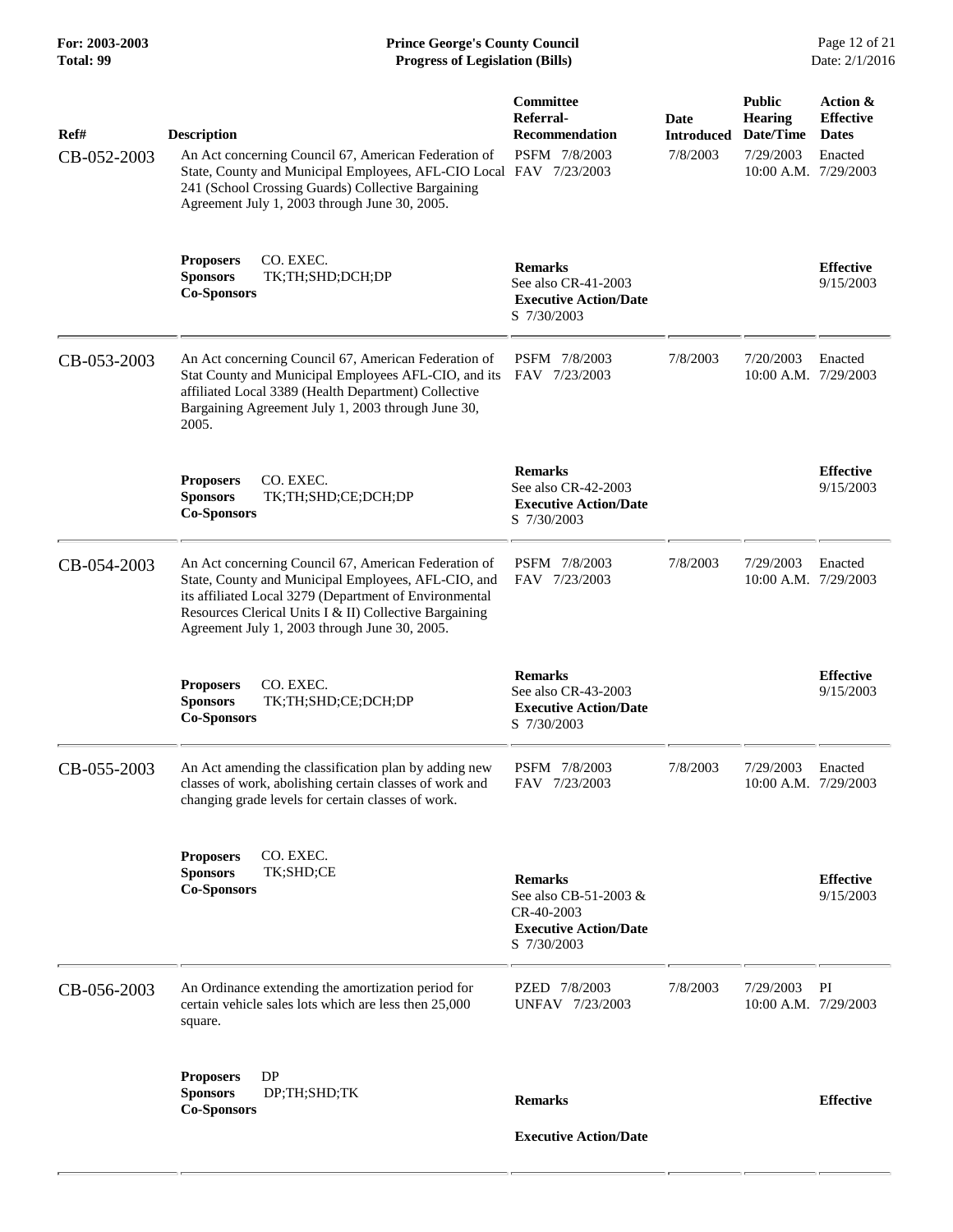| Ref#<br>CB-057-2003 | <b>Description</b><br>An Ordinance amending the definition of "street".                                                                                                                                                                                                                      | Committee<br>Referral-<br><b>Recommendation</b><br>PZED 7/15/2003<br>FAV 7/23/2003 | Date<br><b>Introduced</b><br>7/29/2003 | <b>Public</b><br><b>Hearing</b><br>Date/Time<br>9/9/2003<br>10:00 A.M. 9/9/2003 | Action &<br><b>Effective</b><br><b>Dates</b><br>Enacted |
|---------------------|----------------------------------------------------------------------------------------------------------------------------------------------------------------------------------------------------------------------------------------------------------------------------------------------|------------------------------------------------------------------------------------|----------------------------------------|---------------------------------------------------------------------------------|---------------------------------------------------------|
|                     | <b>DP</b><br><b>Proposers</b><br>DP;SHD;DCH<br><b>Sponsors</b><br><b>Co-Sponsors</b>                                                                                                                                                                                                         | <b>Remarks</b>                                                                     |                                        |                                                                                 | <b>Effective</b><br>10/27/2003                          |
|                     |                                                                                                                                                                                                                                                                                              | <b>Executive Action/Date</b>                                                       |                                        |                                                                                 |                                                         |
| CB-058-2003         | A Subdivision Bill requiring applicants for major<br>subdivisions to send informational mailings to civic<br>associations, municipalities, adjoining property owners,<br>and prior parties of record at least 30 days before filing an<br>application for a preliminary plan of subdivision. | PZED 7/29/2003<br>FAV 9/24/2003                                                    | 10/7/2003                              | 11/18/2003 Enacted                                                              | 10:00 A.M. 11/18/2003                                   |
|                     | <b>SHD</b><br><b>Proposers</b>                                                                                                                                                                                                                                                               | <b>Remarks</b>                                                                     |                                        |                                                                                 | <b>Effective</b>                                        |
|                     | <b>Sponsors</b><br>SHD;CE;TK;TD;DCH;DP;PS;TH<br><b>Co-Sponsors</b>                                                                                                                                                                                                                           | <b>Executive Action/Date</b><br>S 12/3/2003                                        |                                        |                                                                                 | 1/5/2004                                                |
| CB-059-2003         | An Act establishing the homestead property tax credit<br>percentage for the County property tax for the taxable<br>year beginning July 1, 2004, as required by State law.                                                                                                                    | PSFM 7/23/2003<br>FAV 7/23/2003                                                    | 7/29/2003                              | 9/9/2003<br>10:00 A.M. 9/9/2003                                                 | Enacted                                                 |
|                     | <b>Proposers</b><br>CO. EXEC.<br><b>Sponsors</b><br><b>PS</b><br><b>Co-Sponsors</b>                                                                                                                                                                                                          | <b>Remarks</b>                                                                     |                                        |                                                                                 | <b>Effective</b><br>11/10/2003                          |
|                     |                                                                                                                                                                                                                                                                                              | <b>Executive Action/Date</b><br>S 9/20/2003                                        |                                        |                                                                                 |                                                         |
| CB-060-2003         | An Act permitting the Planning Board to approve private PZED 9/9/2003<br>rights-of-way in the M-X-C Zone.                                                                                                                                                                                    | FAV 9/24/2003                                                                      | 10/7/2003                              | 11/18/2003 Enacted                                                              | 10:00 A.M. 11/18/2003                                   |
|                     | <b>Proposers</b><br><b>SHD</b><br><b>Sponsors</b><br>SHD;PS;CE<br><b>Co-Sponsors</b>                                                                                                                                                                                                         | <b>Remarks</b>                                                                     |                                        |                                                                                 | <b>Effective</b>                                        |
|                     |                                                                                                                                                                                                                                                                                              | <b>Executive Action/Date</b><br>S 12/3/2003                                        |                                        |                                                                                 | 1/5/2004                                                |
| CB-061-2003         | An Ordinance permitting consolidated storage in the<br>E-I-A Zone under certain circumstances.                                                                                                                                                                                               | PZED 9/9/2003<br>FAV 9/24/2003                                                     | 10/7/2003                              | 11/18/2003 Enacted                                                              | 10:00 A.M. 11/18/2003                                   |
|                     | TH<br><b>Proposers</b>                                                                                                                                                                                                                                                                       |                                                                                    |                                        |                                                                                 |                                                         |
|                     | <b>Sponsors</b><br>TH;PS;SHD<br><b>Co-Sponsors</b>                                                                                                                                                                                                                                           | <b>Remarks</b>                                                                     |                                        |                                                                                 | <b>Effective</b><br>1/5/2004                            |
|                     |                                                                                                                                                                                                                                                                                              | <b>Executive Action/Date</b>                                                       |                                        |                                                                                 |                                                         |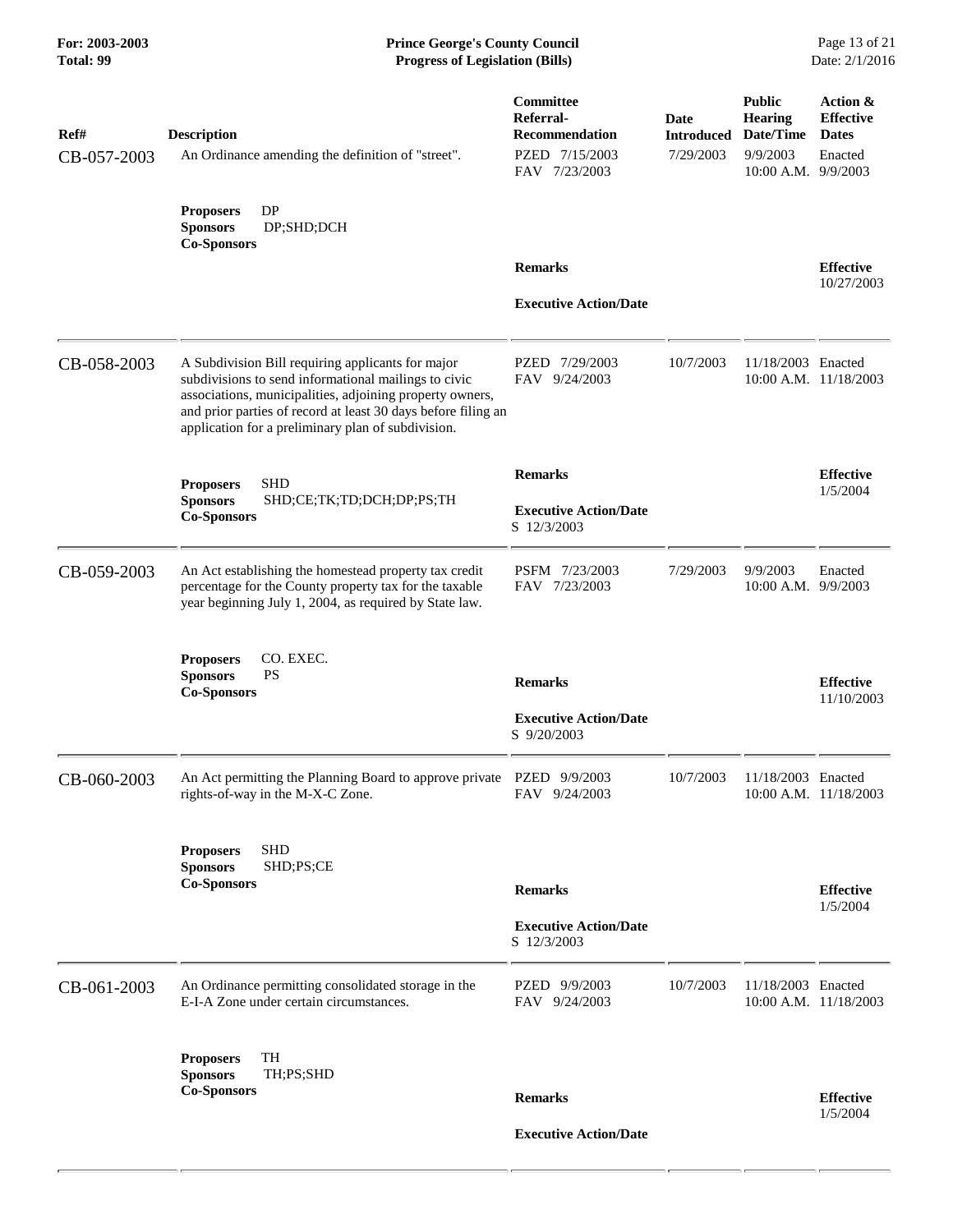| Ref#<br>CB-062-2003 | <b>Description</b><br>An Act eliminating the payment of the school facilities<br>surcharge for certain multifamily projects designated as<br>student housing, providing for the assessment of the<br>school facilities surcharge under certain conditions and<br>making other amendments concerning the school facilities<br>surcharge. | Committee<br>Referral-<br>Recommendation<br>PZED 9/30/2003<br>FAV(A) 10/22/2003                    | Date<br><b>Introduced</b><br>10/28/2003 | <b>Public</b><br><b>Hearing</b><br>Date/Time<br>11/25/2003 Enacted<br>10:00 A.M. 11/25/2003 | Action &<br><b>Effective</b><br><b>Dates</b> |  |
|---------------------|-----------------------------------------------------------------------------------------------------------------------------------------------------------------------------------------------------------------------------------------------------------------------------------------------------------------------------------------|----------------------------------------------------------------------------------------------------|-----------------------------------------|---------------------------------------------------------------------------------------------|----------------------------------------------|--|
|                     | TH<br><b>Proposers</b><br><b>Sponsors</b><br>TH;PS;SHD<br><b>Co-Sponsors</b>                                                                                                                                                                                                                                                            | <b>Remarks</b><br>Retroactive to April 25,<br>2002<br><b>Executive Action/Date</b><br>S 12/12/2003 |                                         |                                                                                             | <b>Effective</b><br>1/27/2004                |  |
| CB-063-2003         | An Act providing for a tax credit for a dwelling owned by PSFM 9/16/2003<br>the surviving spouse of a fallen law enforcement officer<br>or rescue worker.                                                                                                                                                                               | FAV(A) 9/24/2003                                                                                   | 10/7/2003                               | 11/4/2003<br>10:00 A.M. 11/4/2003                                                           | Enacted                                      |  |
|                     | TH<br><b>Proposers</b><br>TH;SHD;CE;TK;TD;DCH;DP;PS<br><b>Sponsors</b><br><b>Co-Sponsors</b>                                                                                                                                                                                                                                            | <b>Remarks</b><br><b>Executive Action/Date</b><br>S 11/14/2003                                     |                                         |                                                                                             | <b>Effective</b><br>12/30/2003               |  |
| CB-064-2003         | An Ordinance extending a sunset provision pertaining to<br>the minimum lot size requirements for certain residential<br>lots recorded prior to November 29, 1949.                                                                                                                                                                       | PZED 9/23/2003<br>FAV 10/8/2003                                                                    | 10/14/2003                              | 11/25/2003 Enacted                                                                          | 10:00 A.M. 11/25/2003                        |  |
|                     | TH<br><b>Proposers</b><br><b>Sponsors</b><br>TH;SHD<br><b>Co-Sponsors</b>                                                                                                                                                                                                                                                               | <b>Remarks</b><br><b>Executive Action/Date</b>                                                     |                                         |                                                                                             | <b>Effective</b><br>1/12/2004                |  |
| CB-065-2003         | An Ordinance permitting retail uses in the R-R and I-3<br>Zones under certain circumstances.                                                                                                                                                                                                                                            | PZED 9/23/2003<br>FAV 10/8/2003                                                                    | 10/14/2003                              | 11/25/2003 Enacted                                                                          | 10:00 A.M. 11/25/2003                        |  |
|                     | <b>SHD</b><br><b>Proposers</b><br><b>Sponsors</b><br>SHD;PS;CE;DCH;DP;TH<br><b>Co-Sponsors</b>                                                                                                                                                                                                                                          | <b>Remarks</b><br><b>Executive Action/Date</b>                                                     |                                         |                                                                                             | <b>Effective</b><br>1/12/2004                |  |
| CB-066-2003         | An Act amending the Electrical Code and adopting the<br>2002 National Electrical Code.                                                                                                                                                                                                                                                  | THE 9/30/2003<br>FAV(A) 10/23/2003                                                                 | 10/28/2003                              | 11/25/2003 Enacted                                                                          | 10:00 A.M. 11/25/2003                        |  |
|                     | <b>Proposers</b><br>CO. EXEC.<br>SHD;DP<br><b>Sponsors</b><br><b>Co-Sponsors</b>                                                                                                                                                                                                                                                        |                                                                                                    |                                         |                                                                                             |                                              |  |
|                     |                                                                                                                                                                                                                                                                                                                                         | <b>Remarks</b><br><b>Executive Action/Date</b><br>S 12/12/2003                                     |                                         |                                                                                             | <b>Effective</b><br>1/27/2004                |  |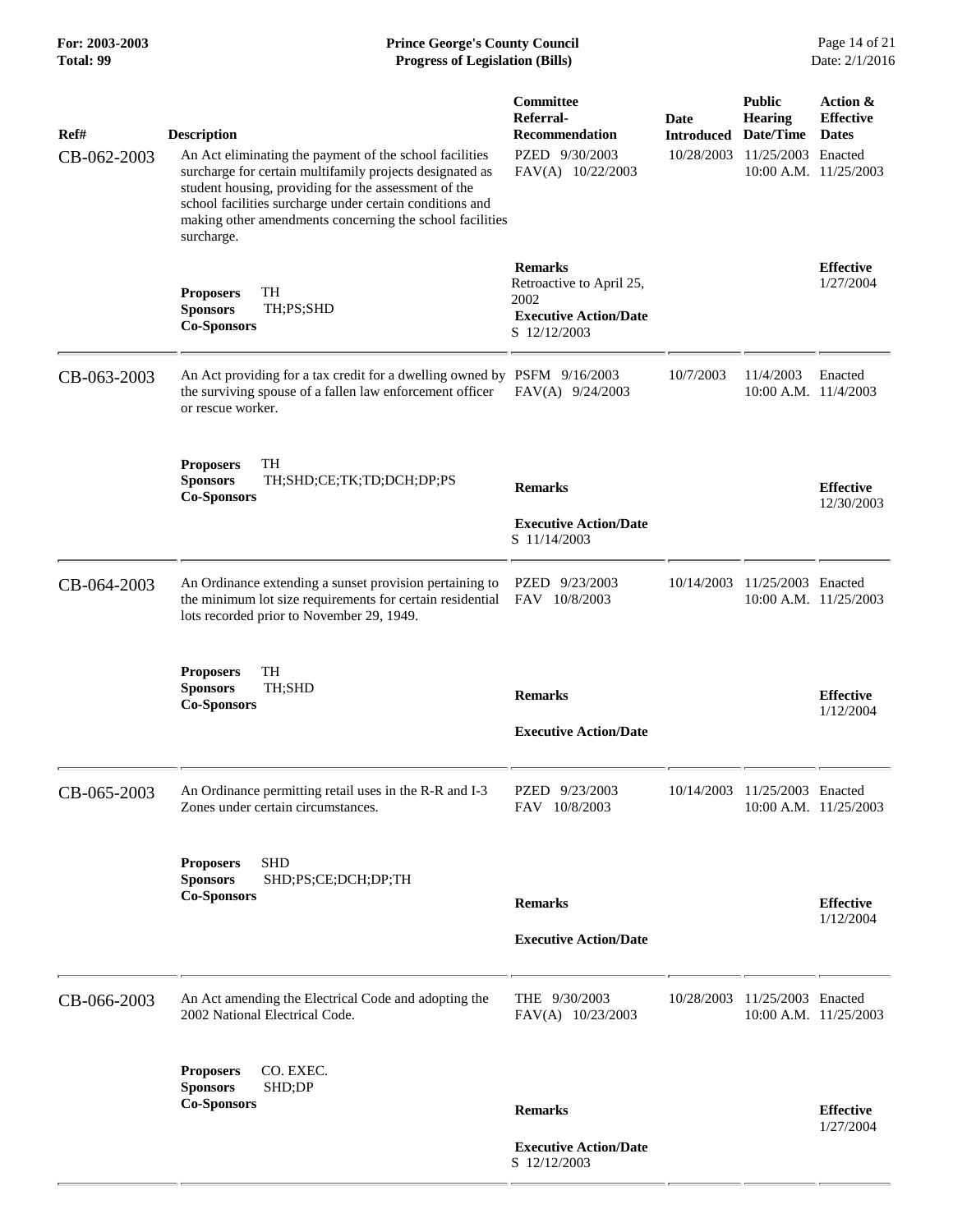| For: 2003-2003<br>Total: 99 | <b>Prince George's County Council</b><br>Page 15 of 21<br>Date: 2/1/2016<br><b>Progress of Legislation (Bills)</b>                                                                     |                                                                   |                                         |                                                                    |                                                                       |
|-----------------------------|----------------------------------------------------------------------------------------------------------------------------------------------------------------------------------------|-------------------------------------------------------------------|-----------------------------------------|--------------------------------------------------------------------|-----------------------------------------------------------------------|
| Ref#<br>CB-067-2003         | <b>Description</b><br>An Ordinance exempting multifamily dwellings in the<br>R-30 Zone from bedroom percentage requirements under FAV 10/14/2003<br>certain circumstances.             | Committee<br>Referral-<br><b>Recommendation</b><br>PZED 9/30/2003 | Date<br><b>Introduced</b><br>10/21/2003 | <b>Public</b><br><b>Hearing</b><br>Date/Time<br>11/25/2003 Enacted | Action &<br><b>Effective</b><br><b>Dates</b><br>10:00 A.M. 11/25/2003 |
|                             | <b>Proposers</b><br>DP<br>DP;SHD;DCH<br><b>Sponsors</b><br><b>Co-Sponsors</b>                                                                                                          | <b>Remarks</b><br><b>Executive Action/Date</b>                    |                                         |                                                                    | <b>Effective</b><br>1/12/2004                                         |
| CB-068-2003                 | An Act adding a school capital project to the Approved<br>Fiscal Year 2004 Capital Budget by transferring<br>appropriation in the amount of \$5,000,000 from the<br>Contingency Fund.  | PSFM 9/30/2003<br>FAV 10/8/2003                                   | 10/14/2003                              | 11/4/2003<br>10:00 A.M. 11/4/2003                                  | Enacted                                                               |
|                             | CO. EXEC.<br><b>Proposers</b><br><b>Sponsors</b><br>PS;TH;MB;TK<br><b>Co-Sponsors</b>                                                                                                  | <b>Remarks</b><br><b>Executive Action/Date</b><br>S 11/14/2003    |                                         |                                                                    | <b>Effective</b><br>12/30/2003                                        |
| CB-069-2003                 | An Act transferring appropriations between capital<br>projects in the amount of \$1,050,000 from the<br>Contingency Fund to the Samuel P. Massie Elementary<br>School capital project. | PSFM 9/30/2003<br>FAV(A) 10/8/2003                                | 10/14/2003                              | 11/4/2003<br>$10:00$ A.M. $11/4/2003$                              | Enacted                                                               |
|                             | CO. EXEC.<br><b>Proposers</b><br>MB;CE;SHD;DCH;DP<br><b>Sponsors</b><br><b>Co-Sponsors</b>                                                                                             | <b>Remarks</b><br><b>Executive Action/Date</b><br>S 11/14/2003    |                                         |                                                                    | <b>Effective</b><br>12/30/2003                                        |
| CB-070-2003                 | An Ordinance permitting retail uses in the R-T Zone<br>under certain circumstances.                                                                                                    | PZED 9/30/2003<br>NR 10/22/2003                                   | 10/28/2003                              | 11/25/2003 Enacted                                                 | 10:00 A.M. 11/25/2003                                                 |
|                             | <b>DCH</b><br><b>Proposers</b><br><b>DCH</b><br><b>Sponsors</b><br><b>Co-Sponsors</b>                                                                                                  | <b>Remarks</b><br><b>Executive Action/Date</b>                    |                                         |                                                                    | <b>Effective</b><br>1/12/2004                                         |
| CB-071-2003                 | A Subdivision Bill deleting the provisions of the<br>Subdivision Ordinance pertaining to cluster subdivisions.                                                                         | PZED 9/30/2003                                                    |                                         |                                                                    |                                                                       |
|                             | TD<br><b>Proposers</b><br><b>Sponsors</b><br><b>Co-Sponsors</b>                                                                                                                        | <b>Remarks</b><br><b>Executive Action/Date</b>                    |                                         |                                                                    | <b>Effective</b>                                                      |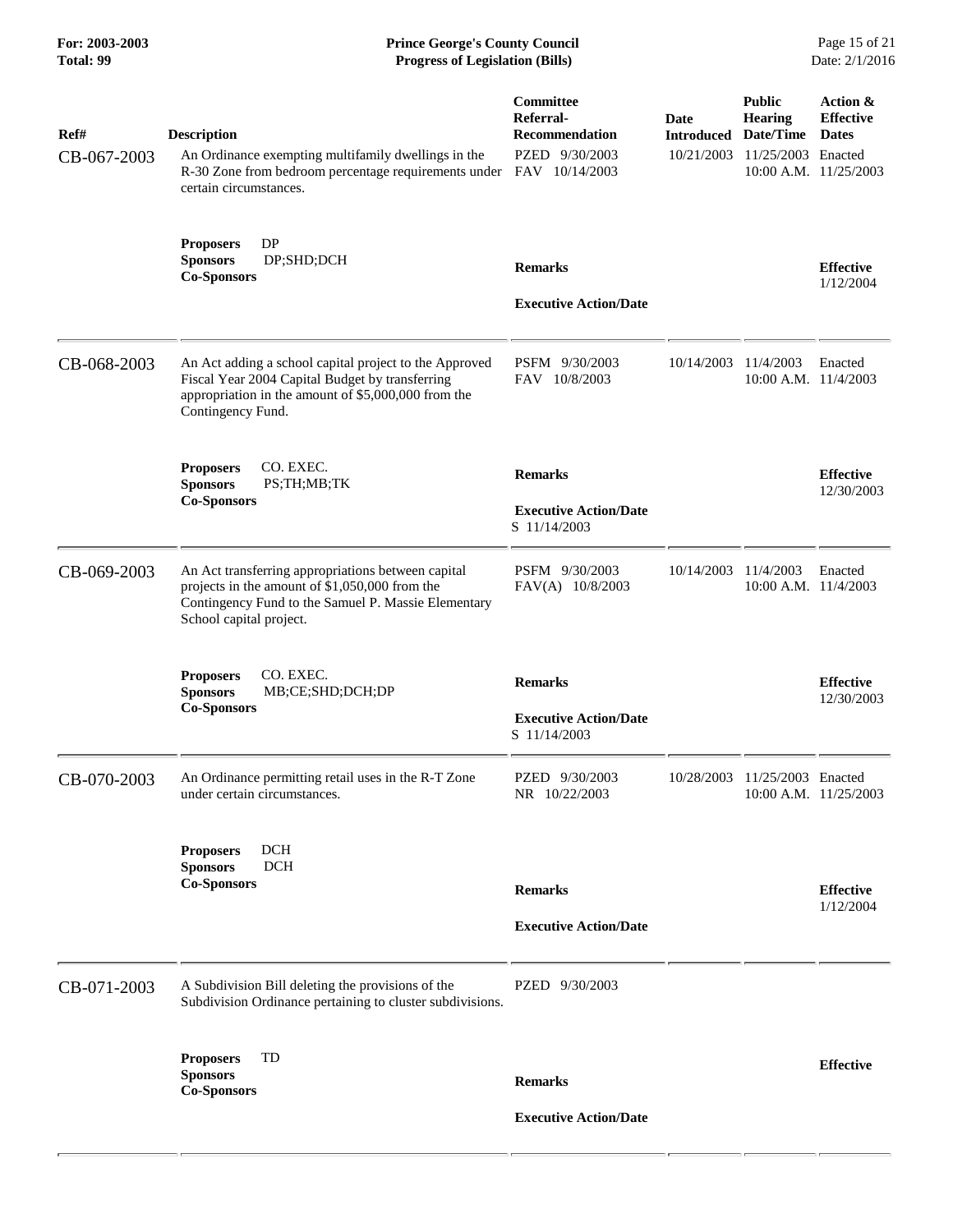## **For: 2003-2003 Prince George's County Council** Page 16 of 21 **Prince George's County Council** Page 16 of 21 **Progress of Legislation (Bills)** Date: 2/1/2016 **Total: 99 Progress of Legislation (Bills)**

| Ref#<br>CB-072-2003 | <b>Description</b><br>A Subdivision Bill deleting certain provisions of the<br>Subdivision Ordinance that allow the development of<br>certain property notwithstanding the inadequacy of public<br>road facilities. | Committee<br>Referral-<br><b>Recommendation</b><br>PZED 9/30/2003<br>FAV(A) 10/8/2003  | <b>Date</b><br><b>Introduced</b> | <b>Public</b><br><b>Hearing</b><br>Date/Time | Action &<br><b>Effective</b><br><b>Dates</b><br>Recommit<br>10/14/2003 |
|---------------------|---------------------------------------------------------------------------------------------------------------------------------------------------------------------------------------------------------------------|----------------------------------------------------------------------------------------|----------------------------------|----------------------------------------------|------------------------------------------------------------------------|
|                     | TD<br><b>Proposers</b><br><b>Sponsors</b><br><b>Co-Sponsors</b>                                                                                                                                                     | <b>Remarks</b><br><b>Executive Action/Date</b>                                         |                                  |                                              | <b>Effective</b>                                                       |
| CB-073-2003         | A Subdivision Bill amending the criteria for approving a<br>subdivision when adequate public road facilities are<br>programmed for construction.                                                                    | PZED 9/30/2003<br>FAV(A) 10/8/2003                                                     | 10/14/2003                       | 11/25/2003 Enacted<br>10:00 A.M. 11/25/2003  | V.O.Failed<br>1/6/2004                                                 |
|                     | TD<br><b>Proposers</b><br><b>Sponsors</b><br>TD;DCH;DP;SHD;CE<br><b>Co-Sponsors</b>                                                                                                                                 | <b>Remarks</b><br>This bill was vetoed<br><b>Executive Action/Date</b><br>V 12/18/2003 |                                  |                                              | <b>Effective</b>                                                       |
| CB-074-2003         | An Act amending the schedule of filing fees to be paid to PSFM 9/30/2003<br>the Board of Appeals when submitting appeals or variance FAV 10/8/2003<br>applications.                                                 |                                                                                        | 10/14/2003                       | 11/4/2003<br>$10:00$ A.M. $11/4/2003$        | Enacted                                                                |
|                     | <b>Proposers</b><br>APPEALS BD<br>SHD;CE;DP<br><b>Sponsors</b><br><b>Co-Sponsors</b>                                                                                                                                | <b>Remarks</b><br><b>Executive Action/Date</b><br>S 11/14/2003                         |                                  |                                              | <b>Effective</b><br>12/30/2003                                         |
| CB-075-2003         | An Ordinance permitting multifamily dwellings in the<br>C-O Zone under certain circumstances.                                                                                                                       | PZED 9/30/2003<br>FAV(A) 10/14/2003                                                    | 10/21/2003                       | 11/25/2003 Enacted                           | 10:00 A.M. 11/25/2003                                                  |
|                     | TH<br><b>Proposers</b><br>TH<br><b>Sponsors</b><br><b>Co-Sponsors</b>                                                                                                                                               | <b>Remarks</b><br><b>Executive Action/Date</b>                                         |                                  |                                              | <b>Effective</b><br>1/12/2004                                          |
| CB-076-2003         | An Ordinance concerning R-55 Zone for the purpose of<br>permitting an animal hospital, veterinary office in the<br>R-55 Zone under certain circumstances.                                                           | PZED 9/30/2003<br>FAV 10/14/2003                                                       | 10/21/2003                       | 11/25/2003 Enacted                           | 10:00 A.M. 11/25/2003                                                  |
|                     | TH<br><b>Proposers</b><br>TH<br><b>Sponsors</b><br><b>Co-Sponsors</b>                                                                                                                                               | <b>Remarks</b><br><b>Executive Action/Date</b>                                         |                                  |                                              | <b>Effective</b><br>1/12/2004                                          |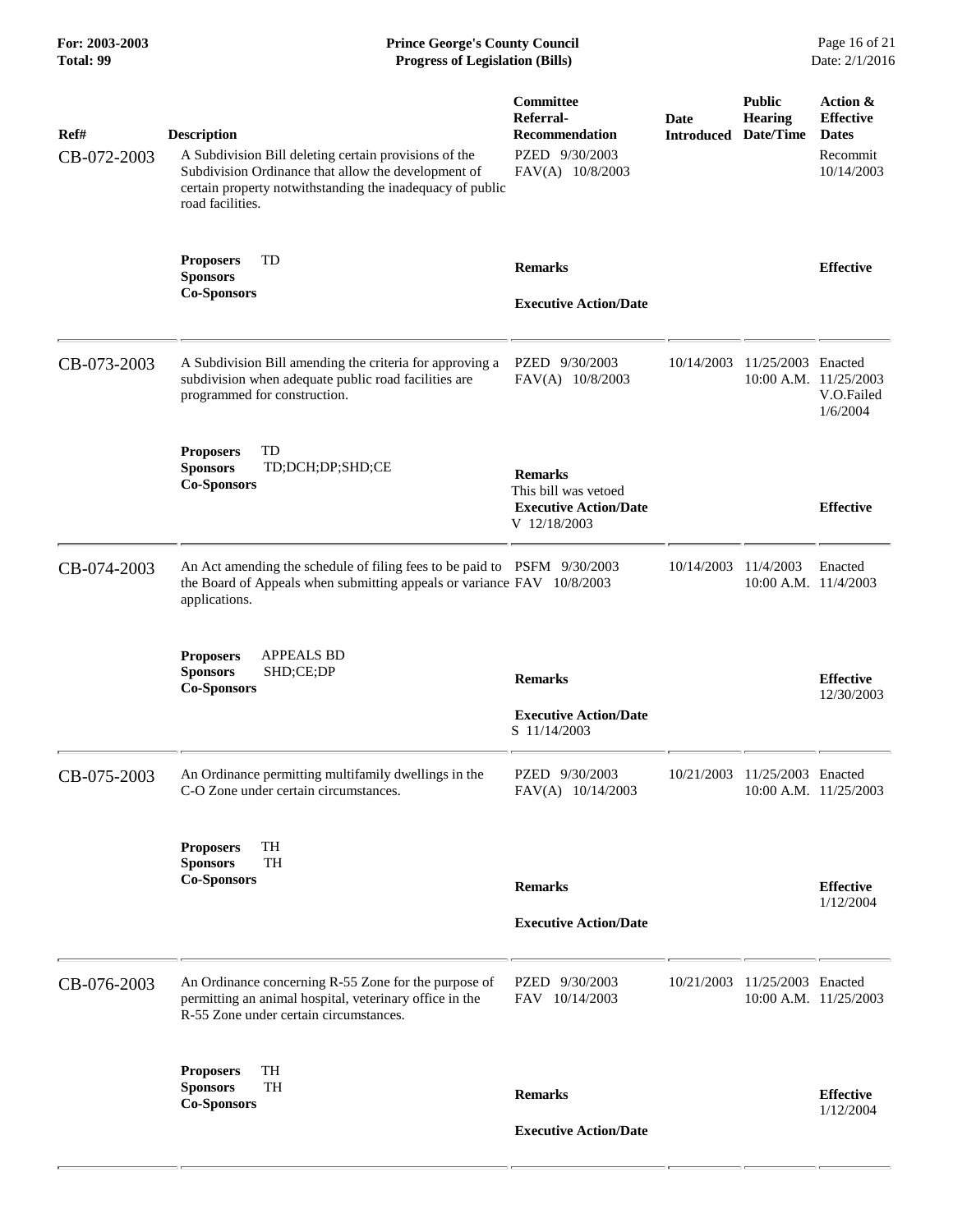| Ref#<br>CB-077-2003 | <b>Description</b><br>An Act clarifying the limitation on certain prizes.                                                                                                                                             | Committee<br>Referral-<br><b>Recommendation</b><br>PSFM 9/30/2003<br>FAV(A) 10/22/2003 | Date<br><b>Introduced Date/Time</b><br>10/28/2003 | <b>Public</b><br><b>Hearing</b><br>11/25/2003 Enacted | Action &<br><b>Effective</b><br><b>Dates</b><br>10:00 A.M. 11/25/2003 |
|---------------------|-----------------------------------------------------------------------------------------------------------------------------------------------------------------------------------------------------------------------|----------------------------------------------------------------------------------------|---------------------------------------------------|-------------------------------------------------------|-----------------------------------------------------------------------|
|                     | TD<br><b>Proposers</b><br>TD;DP;CE<br><b>Sponsors</b><br><b>Co-Sponsors</b>                                                                                                                                           |                                                                                        |                                                   |                                                       |                                                                       |
|                     |                                                                                                                                                                                                                       | <b>Remarks</b><br><b>Executive Action/Date</b><br>S 12/12/2003                         |                                                   |                                                       | <b>Effective</b><br>1/27/2004                                         |
| CB-078-2003         | An Ordinance amending the definitions in the Zoning<br>Ordinance for home occupations and commercial vehicles FAV(A) 10/14/2003<br>and providing special conditions for home occupations.                             | PZED 9/30/2003                                                                         | 10/21/2003                                        | 11/25/2003 Enacted                                    | 10:00 A.M. 11/25/2003                                                 |
|                     | <b>Proposers</b><br>TD<br><b>Sponsors</b><br>TD;TK;DCH;DP<br><b>Co-Sponsors</b>                                                                                                                                       | <b>Remarks</b><br><b>Executive Action/Date</b>                                         |                                                   |                                                       | <b>Effective</b><br>1/12/2004                                         |
| CB-079-2003         | An Act approving the labor agreement by and between<br>Prince George's County and Prince George's County<br>Correctional Officers' Association, Inc. (Correctional<br>Officers) - July 1, 2003 through June 30, 2005. | PSFM 9/30/2003<br>FAV 10/22/2003                                                       | 10/28/2003                                        | 11/25/2003 Enacted                                    | 10:00 A.M. 11/25/2003                                                 |
|                     | CO. EXEC.<br><b>Proposers</b><br><b>Sponsors</b><br>PS;CE;DP;TK;TD;DCH;SHD<br><b>Co-Sponsors</b>                                                                                                                      | <b>Remarks</b><br>See also CR-59-2003<br><b>Executive Action/Date</b><br>S 12/12/2003  |                                                   |                                                       | <b>Effective</b><br>1/27/2004                                         |
| CB-080-2003         | An Act approving the labor agreement by and between<br>Prince George's County and Prince George's County<br>Correctional Officers' Association, Inc. (Civilian Unit)<br>July 1, 2003 through June 30, 2005.           | PSFM 9/30/2003<br>FAV 10/22/2003                                                       | 10/28/2003                                        | 11/25/2003 Enacted                                    | 10:00 A.M. 11/25/2003                                                 |
|                     | CO. EXEC.<br><b>Proposers</b><br><b>Sponsors</b><br>PS;SHD;CE;TD;DCH;DP;TK<br><b>Co-Sponsors</b>                                                                                                                      | <b>Remarks</b><br>See also CR-60-2003<br><b>Executive Action/Date</b><br>S 12/12/2003  |                                                   |                                                       | <b>Effective</b><br>1/27/2004                                         |
| CB-081-2003         | An Act prohibiting the standing or parking of vehicles on THE 9/30/2003<br>unpaved areas of residential lots.                                                                                                         | FAV 10/16/2003                                                                         | 10/21/2003                                        | 11/18/2003 Enacted                                    | 10:00 A.M. 11/18/2003                                                 |
|                     | TD<br><b>Proposers</b><br><b>Sponsors</b><br>TD;PS;SHD;DP;DCH;TK<br><b>Co-Sponsors</b>                                                                                                                                | <b>Remarks</b>                                                                         |                                                   |                                                       | <b>Effective</b>                                                      |
|                     |                                                                                                                                                                                                                       | <b>Executive Action/Date</b><br>S 12/3/2003                                            |                                                   |                                                       | 1/20/2004                                                             |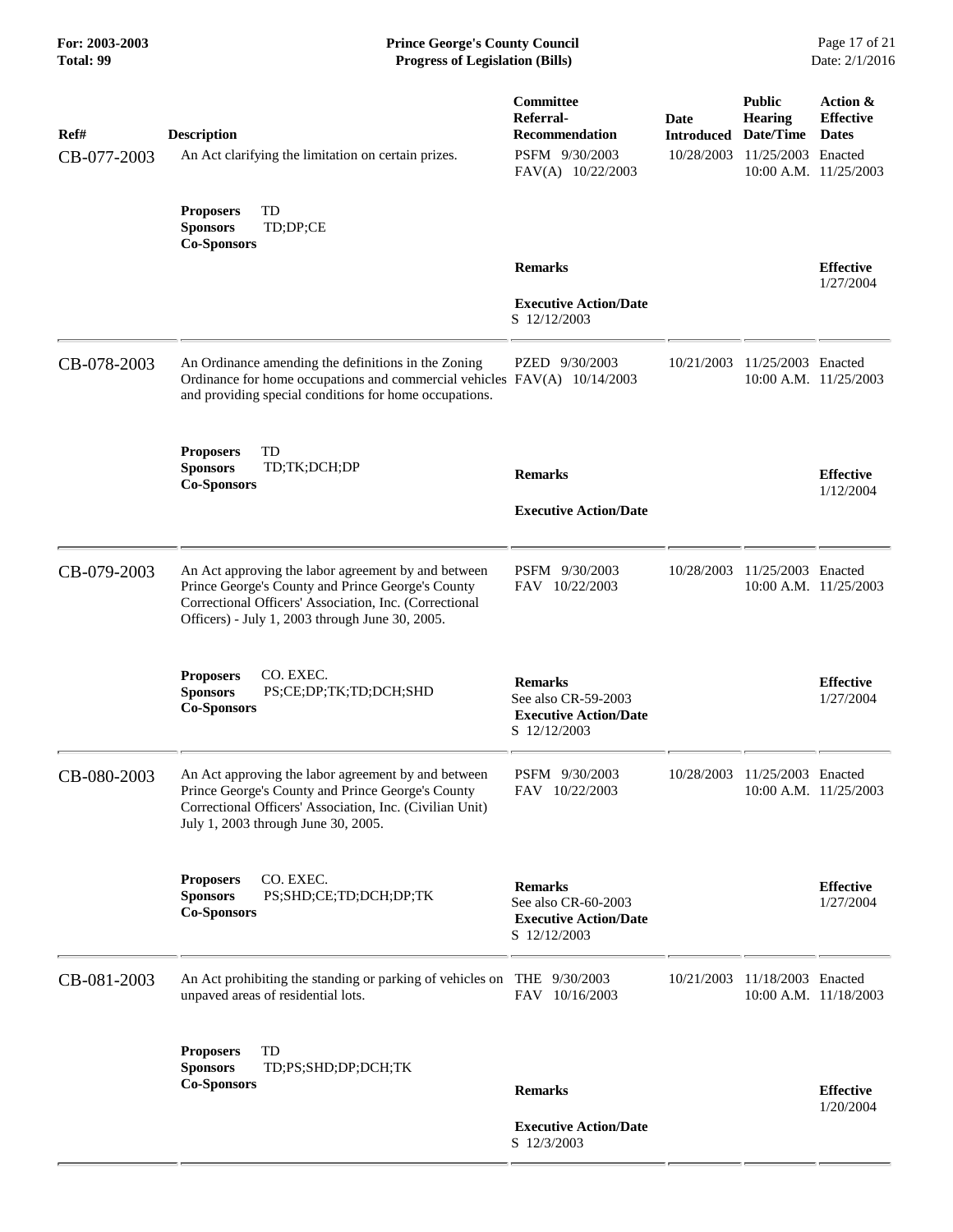## **For: 2003-2003 Prince George's County Council** Page 18 of 21 **Prince George's County Council** Page 18 of 21 **Progress of Legislation (Bills)** Date: 2/1/2016 **Total: 99 Progress of Legislation (Bills)**

| Ref#<br>CB-082-2003 | <b>Description</b><br>An Ordinance designating an area in the front yards of<br>dwellings where construction of parking areas is not<br>permitted, and making related amendments to the Zoning<br>Ordinance.                                                                                                       | Committee<br>Referral-<br><b>Recommendation</b><br>PZED 9/30/2003<br>FAV 10/14/2003 | Date<br><b>Introduced</b><br>10/21/2003 | <b>Public</b><br><b>Hearing</b><br>Date/Time<br>11/25/2003 Enacted<br>10:00 A.M. 11/25/2003 | Action &<br><b>Effective</b><br><b>Dates</b> |
|---------------------|--------------------------------------------------------------------------------------------------------------------------------------------------------------------------------------------------------------------------------------------------------------------------------------------------------------------|-------------------------------------------------------------------------------------|-----------------------------------------|---------------------------------------------------------------------------------------------|----------------------------------------------|
|                     | TD<br><b>Proposers</b><br><b>Sponsors</b><br>TD;PS;CE;TK;DCH;DP<br><b>Co-Sponsors</b>                                                                                                                                                                                                                              | <b>Remarks</b><br><b>Executive Action/Date</b>                                      |                                         |                                                                                             | <b>Effective</b><br>1/12/2004                |
| CB-083-2003         | An Ordinance providing lot coverage and green area<br>ratios for uses in proximity to drinking water reservoirs.                                                                                                                                                                                                   | PZED 9/30/2003<br>FAV 10/22/2003                                                    | 10/28/2003                              | 11/25/2003 Enacted<br>10:00 A.M. 11/25/2003                                                 |                                              |
|                     | <b>Proposers</b><br>TD<br>TD;DP;PS<br><b>Sponsors</b><br><b>Co-Sponsors</b>                                                                                                                                                                                                                                        | <b>Remarks</b><br><b>Executive Action/Date</b>                                      |                                         |                                                                                             | <b>Effective</b><br>1/12/2004                |
| CB-084-2003         | An Ordinance permitting multifamily dwellings in the<br>C-S-C Zone under certain circumstances.                                                                                                                                                                                                                    | PZED 9/30/2003                                                                      |                                         |                                                                                             |                                              |
|                     | <b>TH</b><br><b>Proposers</b><br><b>Sponsors</b><br><b>Co-Sponsors</b>                                                                                                                                                                                                                                             | <b>Remarks</b><br><b>Executive Action/Date</b>                                      |                                         |                                                                                             | <b>Effective</b>                             |
| CB-085-2003         | An Ordinance permitting a multifamily retirement<br>community in the C-O Zone under certain circumstances. FAV(A) 10/22/2003                                                                                                                                                                                       | PZED 10/7/2003                                                                      | 10/28/2003                              | 11/25/2003 Enacted<br>10:00 A.M. 11/25/2003                                                 |                                              |
|                     | TH<br><b>Proposers</b><br><b>Sponsors</b><br><b>TH</b><br><b>Co-Sponsors</b>                                                                                                                                                                                                                                       | <b>Remarks</b><br><b>Executive Action/Date</b>                                      |                                         |                                                                                             | <b>Effective</b><br>1/12/2004                |
| CB-086-2003         | An Act concerning Adult Entertainment Clubs for the<br>purpose of regulating the adult entertainment industry by<br>establishing license requirements and penalties for<br>violators and amending the provisions of the Code to<br>clarify the use of the terms "public place" and "place open<br>to the public.". | HEHS 10/7/2003<br>FAV(A) 10/21/2003                                                 | 10/28/2003                              | 11/25/2003 Enacted<br>10:00 A.M. 11/25/2003                                                 |                                              |
|                     | CO. EXEC.;TH<br><b>Proposers</b>                                                                                                                                                                                                                                                                                   | <b>Remarks</b>                                                                      |                                         |                                                                                             | <b>Effective</b><br>1/27/2004                |
|                     | TH;PS;SHD;CE<br><b>Sponsors</b><br><b>Co-Sponsors</b>                                                                                                                                                                                                                                                              | <b>Executive Action/Date</b><br>S 12/12/2003                                        |                                         |                                                                                             |                                              |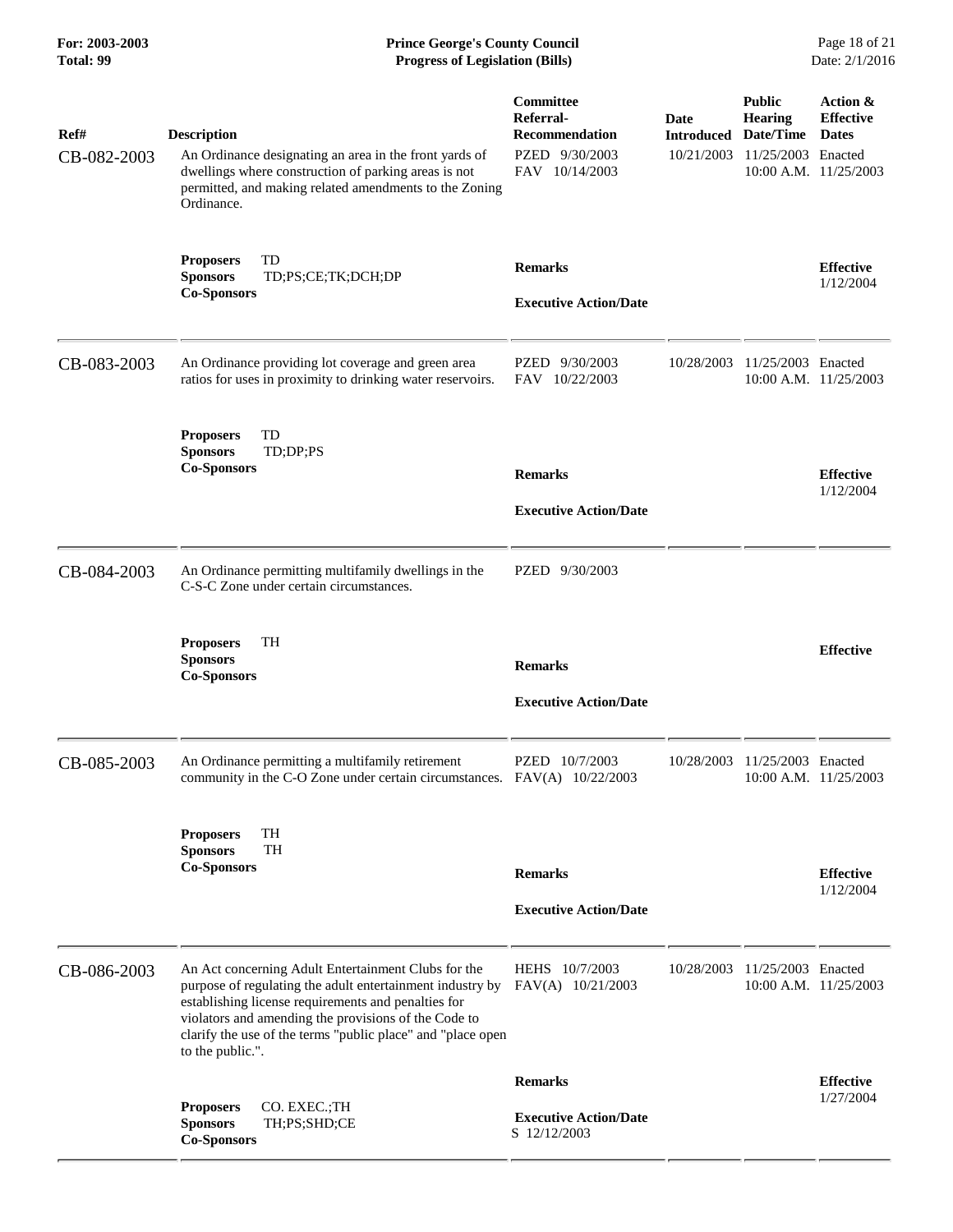| For: 2003-2003<br>Total: 99 | <b>Prince George's County Council</b><br>Page 19 of 21<br><b>Progress of Legislation (Bills)</b><br>Date: 2/1/2016                                                                                                                                                    |                                                                                               |                                         |                                                                    |                                                                           |
|-----------------------------|-----------------------------------------------------------------------------------------------------------------------------------------------------------------------------------------------------------------------------------------------------------------------|-----------------------------------------------------------------------------------------------|-----------------------------------------|--------------------------------------------------------------------|---------------------------------------------------------------------------|
| Ref#<br>CB-087-2003         | <b>Description</b><br>An Ordinance defining Class 3 fills, requiring a special<br>exception for Class 3 fills in all zones where they are<br>permitted and providing a limitation on grading permit<br>renewals for Class 3 fills.                                    | <b>Committee</b><br>Referral-<br><b>Recommendation</b><br>PZED 10/7/2003<br>FAV(A) 10/22/2003 | Date<br><b>Introduced</b><br>10/28/2003 | <b>Public</b><br><b>Hearing</b><br>Date/Time<br>11/25/2003 Enacted | Action &<br><b>Effective</b><br><b>Dates</b><br>$10:00$ A.M. $11/25/2003$ |
|                             | <b>SHD</b><br><b>Proposers</b><br><b>Sponsors</b><br>SHD;PS;CE;DCH;TD;DP<br><b>Co-Sponsors</b>                                                                                                                                                                        | <b>Remarks</b><br><b>Executive Action/Date</b>                                                |                                         |                                                                    | <b>Effective</b><br>11/25/2003                                            |
| CB-088-2003                 | An Act to amend the Prince George's County portion of<br>the M-NCPPC Capital Budget for FY2003-2004 and<br>Capital Improvement Program for FY2004-2009 to add<br>one development project in the Commission's Capital<br>Improvement Program (Bowie Civic Auditorium). | PZED 10/7/2003<br>FAV 10/14/2003                                                              | 10/7/2003                               | 11/4/2003<br>$10:00$ A.M. $11/4/2003$                              | Enacted                                                                   |
|                             | DP<br><b>Proposers</b><br><b>Sponsors</b><br>DP;TD;SHD<br><b>Co-Sponsors</b>                                                                                                                                                                                          | <b>Remarks</b><br>See also CR-61-2003<br><b>Executive Action/Date</b><br>S 11/14/2003         |                                         |                                                                    | <b>Effective</b><br>12/30/2003                                            |
| CB-089-2003                 | An Act increasing the civil fine amounts for violations of THE 10/7/2003<br>the County prohibition against illegal signs.                                                                                                                                             | FAV 10/16/2003                                                                                | 10/21/2003                              | 11/18/2003 Enacted                                                 | 10:00A.M. 11/18/2003                                                      |
|                             | CO. EXEC.<br><b>Proposers</b><br><b>Sponsors</b><br>PS;SHD;TD;DP<br><b>Co-Sponsors</b>                                                                                                                                                                                | <b>Remarks</b><br><b>Executive Action/Date</b><br>S 12/3/2003                                 |                                         |                                                                    | <b>Effective</b><br>1/20/2004                                             |
| CB-090-2003                 | An Act regulating the adult entertainment industry by<br>establishing license requirements and penalties for<br>violators.                                                                                                                                            | HEHS 10/7/2003                                                                                |                                         |                                                                    |                                                                           |
|                             | CO. EXEC.<br><b>Proposers</b><br><b>Sponsors</b><br><b>Co-Sponsors</b>                                                                                                                                                                                                | <b>Remarks</b><br>See CB-86-2003<br><b>Executive Action/Date</b>                              |                                         |                                                                    | <b>Effective</b>                                                          |
| CB-091-2003                 | An Act amending Subtitle 16 of the County Code<br>pursuant to Executive Order Number 33-2003 and<br>changing certain references in the Subtitle.                                                                                                                      | PSFM 10/7/2003<br>FAV 10/22/2003                                                              | 10/28/2003                              | 11/25/2003 Enacted                                                 | 10:00 A.M. 11/25/2003                                                     |
|                             | CO. EXEC.<br><b>Proposers</b><br><b>Sponsors</b><br>PS;MB<br><b>Co-Sponsors</b>                                                                                                                                                                                       | <b>Remarks</b><br>See also CB-93-2003<br><b>Executive Action/Date</b><br>S 12/12/2003         |                                         |                                                                    | <b>Effective</b><br>1/27/2004                                             |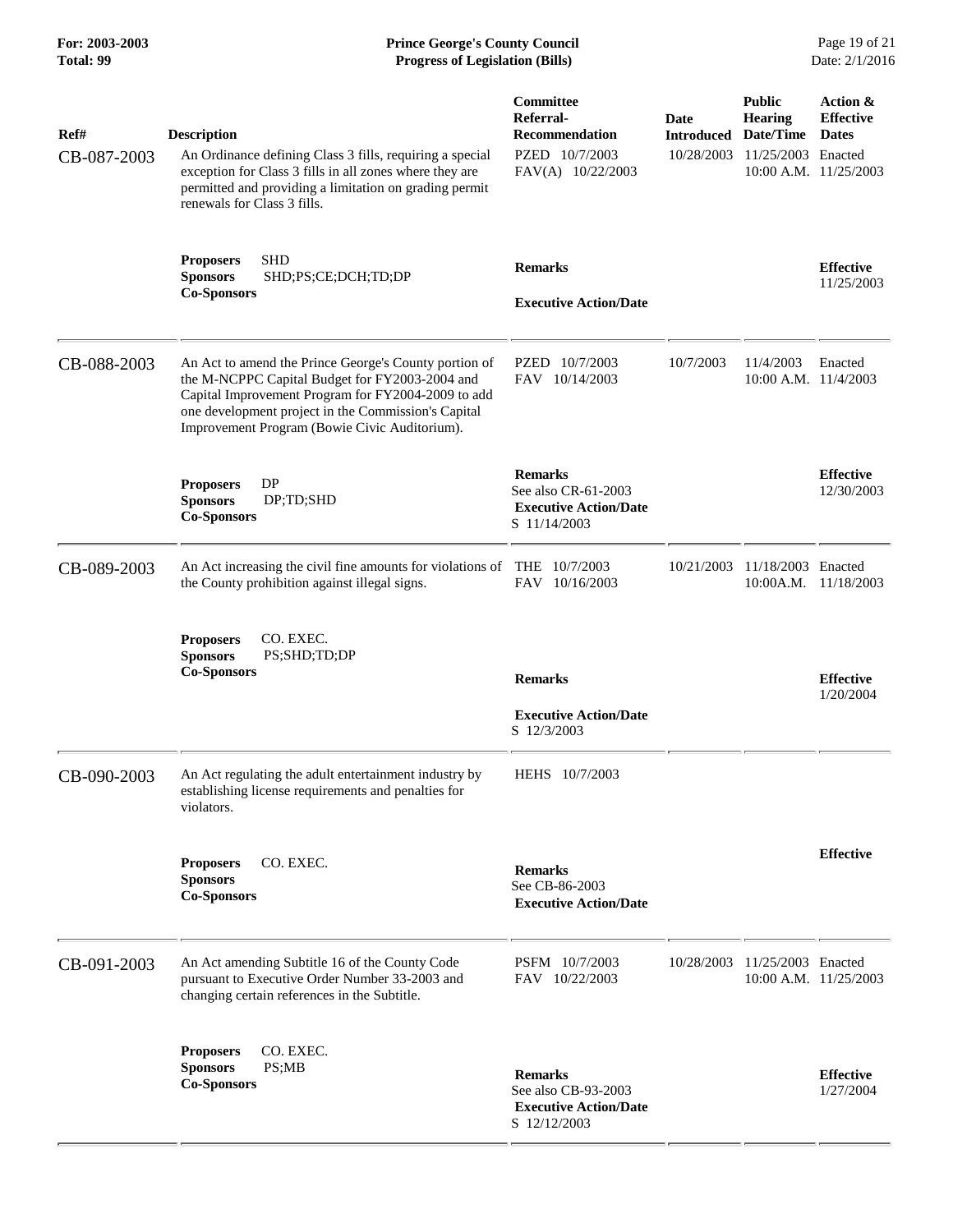# **For: 2003-2003 Prince George's County Council** Page 20 of 21 **Prince George's County Council** Page 20 of 21 **Progress of Legislation (Bills)** Date: 2/1/2016 **Total: 99 Progress of Legislation (Bills)**

| Ref#<br>CB-092-2003 | <b>Description</b><br>An Act declaring the County's policy to reduce the risks<br>to the County's investment and other proprietary interests<br>in certain economic development activities.                                                               | Committee<br>Referral-<br><b>Recommendation</b><br>PSFM 10/7/2003<br>HELD 10/22/2003 | Date<br><b>Introduced Date/Time</b> | <b>Public</b><br>Hearing      | Action &<br><b>Effective</b><br><b>Dates</b> |
|---------------------|-----------------------------------------------------------------------------------------------------------------------------------------------------------------------------------------------------------------------------------------------------------|--------------------------------------------------------------------------------------|-------------------------------------|-------------------------------|----------------------------------------------|
|                     | <b>Proposers</b><br>TH<br><b>Sponsors</b><br><b>Co-Sponsors</b>                                                                                                                                                                                           | <b>Remarks</b><br><b>Executive Action/Date</b>                                       |                                     |                               | <b>Effective</b>                             |
| CB-093-2003         | Executive Order No. 33-2003 Reorganizational Proposal PSFM 10/7/2003<br>amending the Schedule of Legislation to change the name FAV 10/22/2003<br>of the Office of Personnel and Labor Relations.                                                         |                                                                                      |                                     |                               | Approved<br>11/25/2003                       |
|                     | CO. EXEC.<br><b>Proposers</b><br><b>Sponsors</b><br><b>Co-Sponsors</b>                                                                                                                                                                                    | <b>Remarks</b><br>See also CB-91-2003<br><b>Executive Action/Date</b>                |                                     |                               | <b>Effective</b><br>11/25/2003               |
| CB-094-2003         | An Act authorizing the Revenue Authority of Prince<br>George's County to enforce provisions of the County<br>Code regarding parking within the County, including<br>parking on private property.                                                          | THE 10/7/2003<br>HELD 10/23/2003<br>FAV(A) 10/28/2003                                | 10/28/2003                          | 11/25/2003 Enacted            | 10:00 A.M. 11/25/2003                        |
|                     | CO. EXEC.<br><b>Proposers</b><br><b>Sponsors</b><br>DP<br><b>Co-Sponsors</b>                                                                                                                                                                              | <b>Remarks</b><br><b>Executive Action/Date</b><br>S 12/12/2003                       |                                     |                               | <b>Effective</b><br>1/27/2004                |
| CB-095-2003         | An Act to declare additional revenue and provide for<br>costs not anticipated in the FY2003-FY2004 Prince<br>George's Community College budget.                                                                                                           | PSFM 10/14/2003<br>FAV 10/22/2003                                                    |                                     | 10/28/2003 11/25/2003 Enacted | $10:00$ A.M. $11/25/2003$                    |
|                     | CO. EXEC.<br><b>Proposers</b><br><b>Sponsors</b><br>PS;SHD;CE;TK;DCH;DP;MB<br><b>Co-Sponsors</b>                                                                                                                                                          | <b>Remarks</b><br><b>Executive Action/Date</b><br>S 12/12/2003                       |                                     |                               | <b>Effective</b><br>1/27/2004                |
| CB-096-2003         | An Act approving a transfer of the title and control of<br>property known as the Glenn Dale Hospital property from HELD 11/4/2003<br>the Maryland-National Capital Park and Planning<br>Commission to the Revenue Authority of Prince George's<br>County. | $C.0.W.$ $10/21/2003$                                                                | 10/21/2003                          | 11/18/2003 Tabled             | 10:00 A.M. 11/18/2003                        |
|                     | TH;DP<br><b>Proposers</b><br><b>Sponsors</b><br>TH;DP                                                                                                                                                                                                     | <b>Remarks</b>                                                                       |                                     |                               | <b>Effective</b>                             |
|                     | <b>Co-Sponsors</b>                                                                                                                                                                                                                                        | <b>Executive Action/Date</b>                                                         |                                     |                               |                                              |